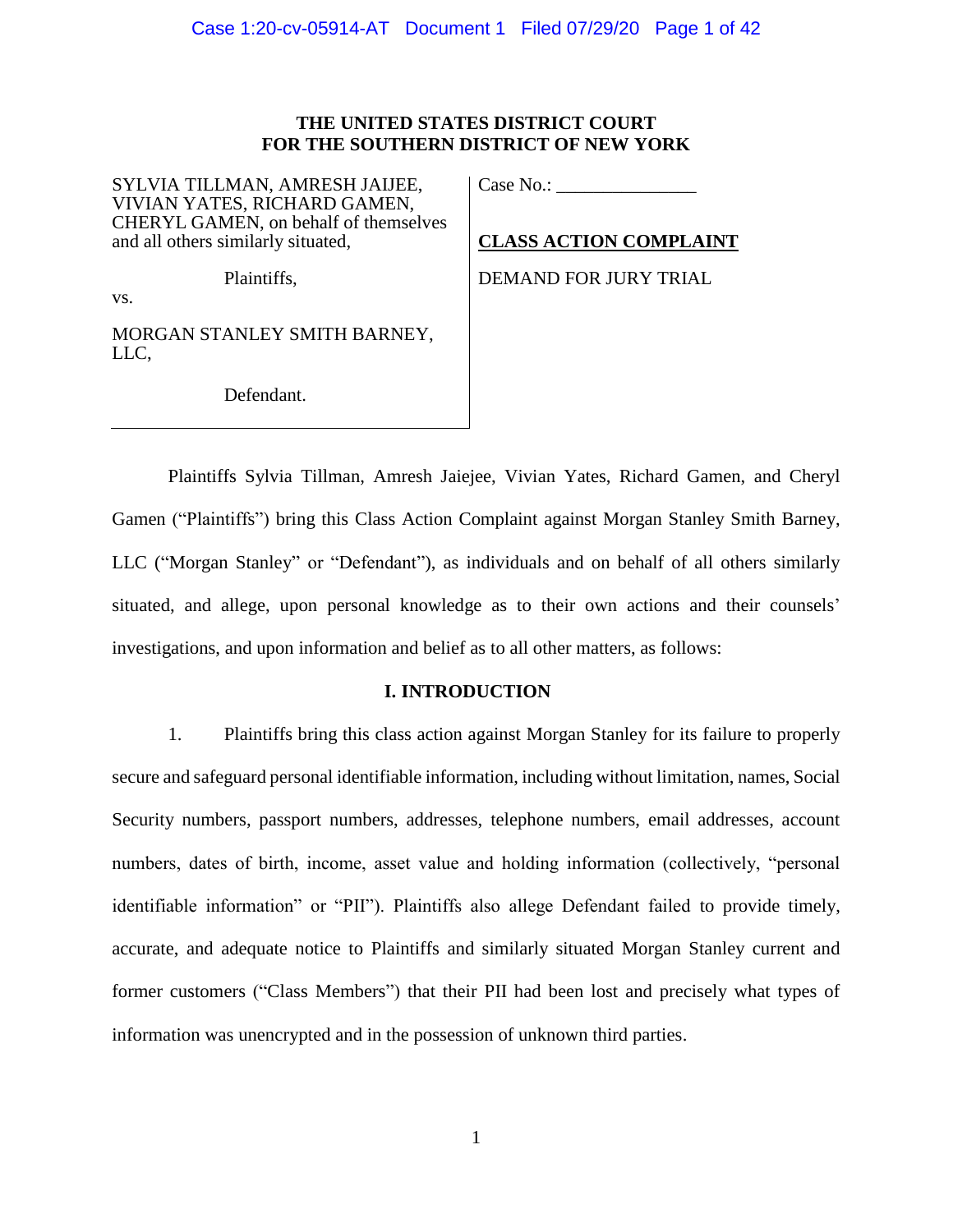#### Case 1:20-cv-05914-AT Document 1 Filed 07/29/20 Page 2 of 42

2. Morgan Stanley sells securities and other financial products with offices nationwide. When individuals sign up for a Morgan Stanley account, they are required to give the firm an extensive amount of PII for themselves and others associated with the account. Morgan Stanley retains this information on computer hardware—even after a customer closes an account and promises the public it will protect "the confidentiality and security of client information" by, among other things, using "computer safeguards and secured files and buildings."

3. This case does not involve a breach of a computer system by a third party, but rather an unauthorized disclosure of the PII of Plaintiffs and the class by Defendant to unknown third parties.

4. On or about July 9, 2020, Morgan Stanley began notifying various state Attorneys General about multiple data breaches that occurred as early as 2016. Around the same time, Defendant mailed a *Notice of Data Breach* to current and former customers affected by the breaches. First, in 2016, Morgan Stanley closed two data centers and decommissioned the computer equipment. Morgan Stanley hired a vendor to remove customers' data from the equipment. Subsequently, Morgan Stanly learned that the data was not fully "wiped" clean, and admits that "certain devices believed to have been wiped of all information still contained some unencrypted data." Now, according to Defendant, that equipment is missing.

5. Second, in 2019, Morgan Stanley disconnected and replaced multiple computer servers in various branch locations. The old servers, which still contained customers' data, were thought to be encrypted, but Morgan Stanly subsequently learned that a "software flaw" on the servers left "previously deleted data" on the hard drives "in an unencrypted form." Now those servers are also missing (the 2016 and 2019 incidents will be collectively referred to herein as the "Data Breach").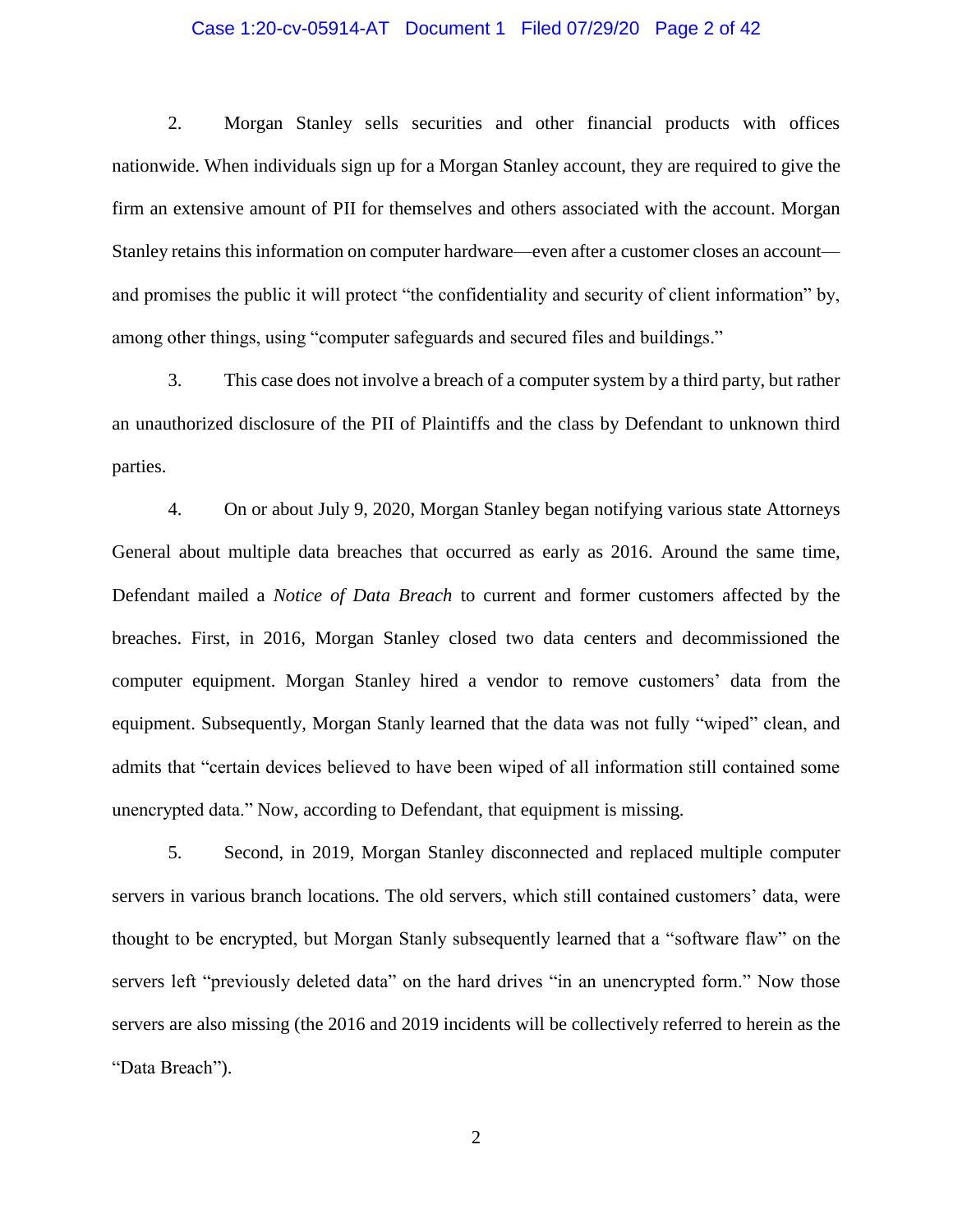#### Case 1:20-cv-05914-AT Document 1 Filed 07/29/20 Page 3 of 42

6. By obtaining, collecting, using, and deriving a benefit from Plaintiffs' and the Class Members' PII, Defendant assumed legal and equitable duties to those individuals. Defendant admits that the unencrypted PII that has "left [its] possession" included PII from the account holders and any "individual(s) associated with your account(s), including account names and numbers (at Morgan Stanley and any linked bank accounts), Social Security number, passport number, contact information, date of birth, asset value and holdings data."

7. The missing equipment and servers contain everything unauthorized third-parties need to illegally use Morgan Stanley's current and former customers' PII to steal their identities and to make fraudulent purchases, among other things.

8. Not only can unauthorized third-parties access Defendant's customers' PII, the PII can be sold on the dark web. Hackers can access and then offer for sale the unencrypted, unredacted PII to criminals. Plaintiffs and Morgan Stanley's current and former customers face a lifetime risk of identity theft, which is heightened here by the loss of customers' Social Security number.

9. This PII was compromised due to Morgan Stanley's negligent and/or careless acts and omissions and the failure to protect customers' data. In addition to Morgan Stanley's failure to prevent the Data Breach, Defendant failed to detect the Data Breach for years, and when they did discover the Data Breach, it took them over a year, possibly longer, to report it to the affected individuals and the states' Attorneys General.

10. As a result of this delayed response, Plaintiffs and Class Members had no idea their PII had been compromised, and that they were, and continue to be, at significant risk to identity theft and various other forms of personal, social, and financial harm. The risk will remain for their respective lifetimes.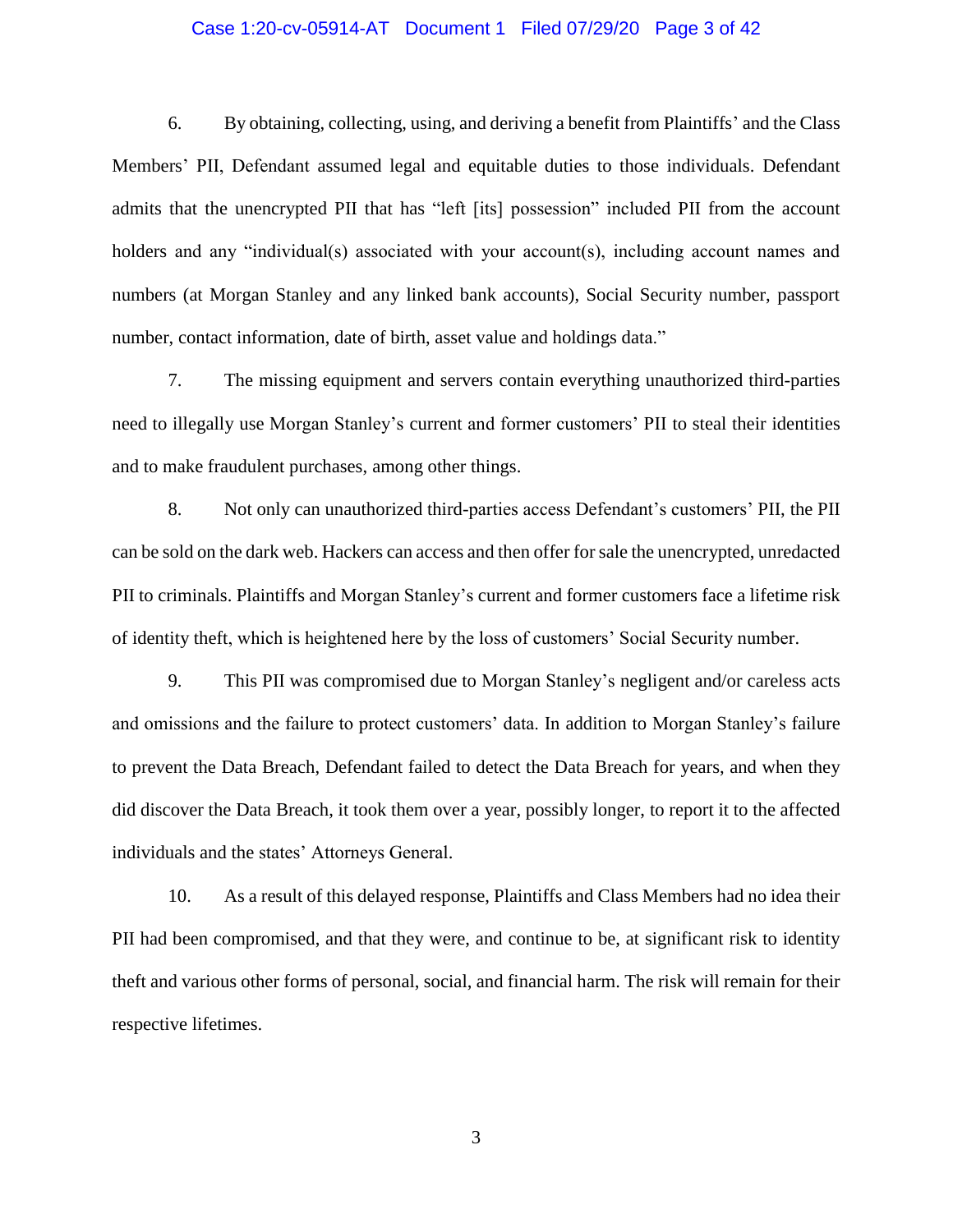#### Case 1:20-cv-05914-AT Document 1 Filed 07/29/20 Page 4 of 42

11. Plaintiffs bring this action on behalf of all persons whose PII was compromised as a result of Defendant's failure to: (i) adequately protect its customers' PII; (ii) warn customers of its inadequate information security practices; and (iii) effectively secure hardware containing protected PII using reasonable and effective security procedures free of vulnerabilities and incidents. Defendant's conduct amounts to negligence and violates several California statutes.

12. Plaintiffs and Class Members have suffered injury as a result of Defendant's conduct. These injuries include: (i) lost or diminished value of PII; (ii) out-of-pocket expenses associated with the prevention, detection, and recovery from identity theft, tax fraud, and/or unauthorized use of their PII; (iii) lost opportunity costs associated with attempting to mitigate the actual consequences of the Data Breach, including but not limited to lost time, (iv) deprivation of rights they possess under the California Unfair Competition Law, (Cal. Business & Professions Code § 17200, *et seq*.); and (v) the continued and certainly an increased risk to their PII, which: (a) remains unencrypted and available on the missing equipment for unauthorized third parties to access and abuse; and (b) may remain backed up in Defendant's possession and is subject to further unauthorized disclosures so long as Defendant fails to undertake appropriate and adequate measures to protect the PII.

13. Morgan Stanley disregarded the rights of Plaintiffs and Class Members by intentionally, willfully, recklessly, or negligently failing to take and implement adequate and reasonable measures to ensure that its customers' PII was safeguarded, failing to take available steps to prevent an unauthorized disclosure of data, and failing to follow applicable, required and appropriate protocols, policies and procedures regarding the encryption of data, even for internal use. As the result, the PII of Plaintiffs and Class Members was compromised through disclosure to an unknown and unauthorized third party. Plaintiffs and Class Members have a continuing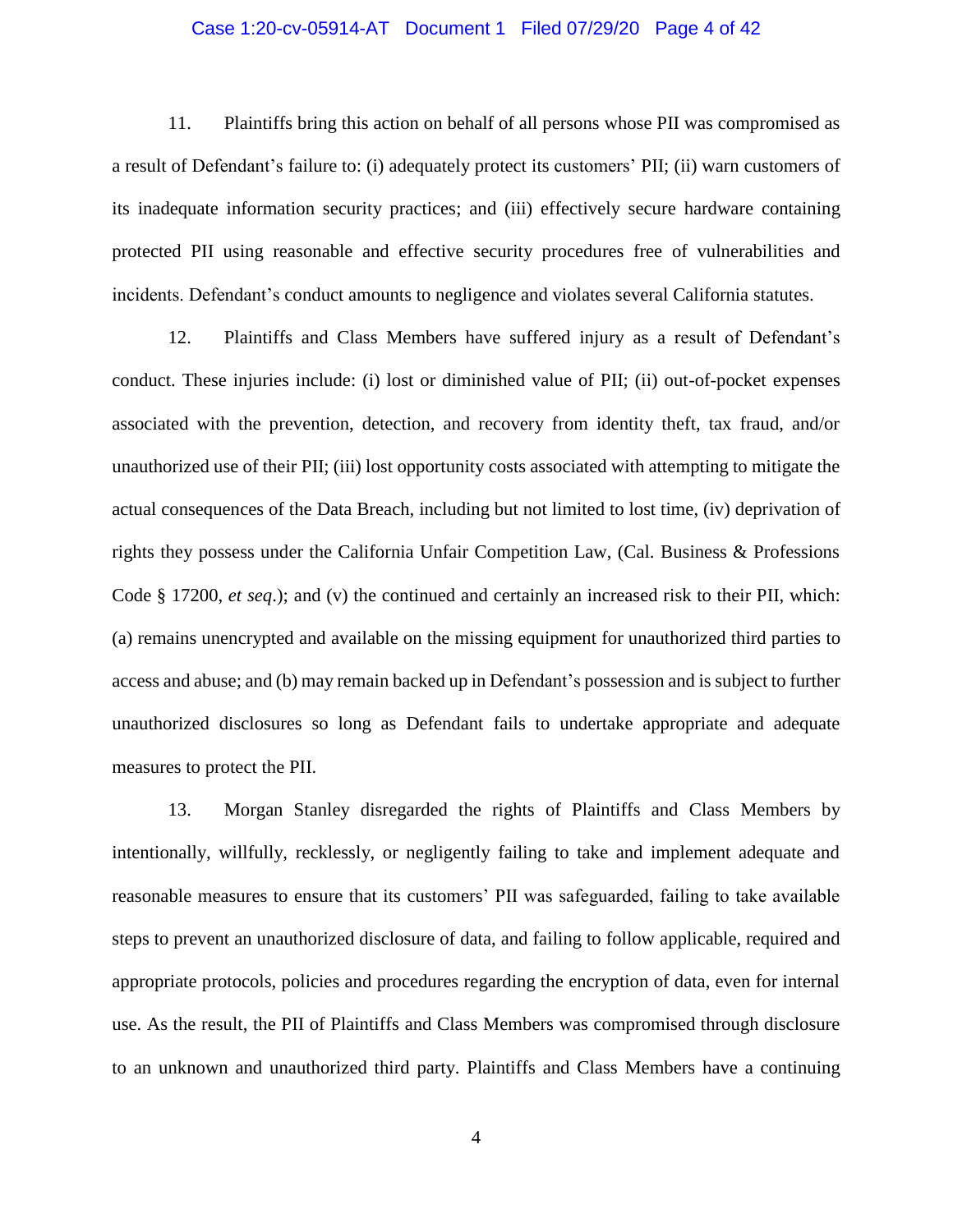#### Case 1:20-cv-05914-AT Document 1 Filed 07/29/20 Page 5 of 42

interest in ensuring that their information is and remains safe, and they should be entitled to injunctive and other equitable relief.

#### **II. PARTIES**

14. Plaintiff Sylvia Tillman is a Citizen of California residing in San Diego County, California. In the early or mid-1990s, Ms. Tillman signed up for a California Uniform Transfers to Minors Act ("UTMA/CA") account for her minor daughter through Morgan Stanley in California. A UTMA/CA account allows an appointed custodian to manage the minor's account until the latter turns 18. Ms. Tillman closed the UTMA/CA account in or about 2000. Ms. Tillman received Morgan Stanley's *Notice of Data Breach,* dated July 11, 2020, on or about that date. The notice specifically stated that her information associated with her UTMA/CA account was subject to the Data Breach.

15. Plaintiff Amresh Jaijee is a citizen of New York residing in New York City. Ms. Jaijee opened her 401K individual retirement account at a Morgan Stanley office in New York in or about 2012. The account is still active. Ms. Jaijee received Morgan Stanley's *Notice of Data Breach*, dated July 10, 2020, on or about that date.

16. Plaintiff Vivian Yates is a citizen of Florida residing in Riverview, Florida. Ms. Yates signed up for her 529 college savings plan account at the Morgan Stanley office located in Florida, in or about 2015. Ms. Yates received Morgan Stanley's Notice of Data Breach, dated July 10, 2020, on or about that date.

17. Plaintiffs Richard Gamen and Cheryl Gamen, a married couple, are citizens of Illinois and reside in New Lenox, Illinois. In or about 1989, Richard Gamen and Cheryl Gamen signed up for a brokerage account through Morgan Stanley's office in Chicago, Illinois. In addition, Ms. Gamen, rolled over her 401K individual retirement account to Morgan Stanley, and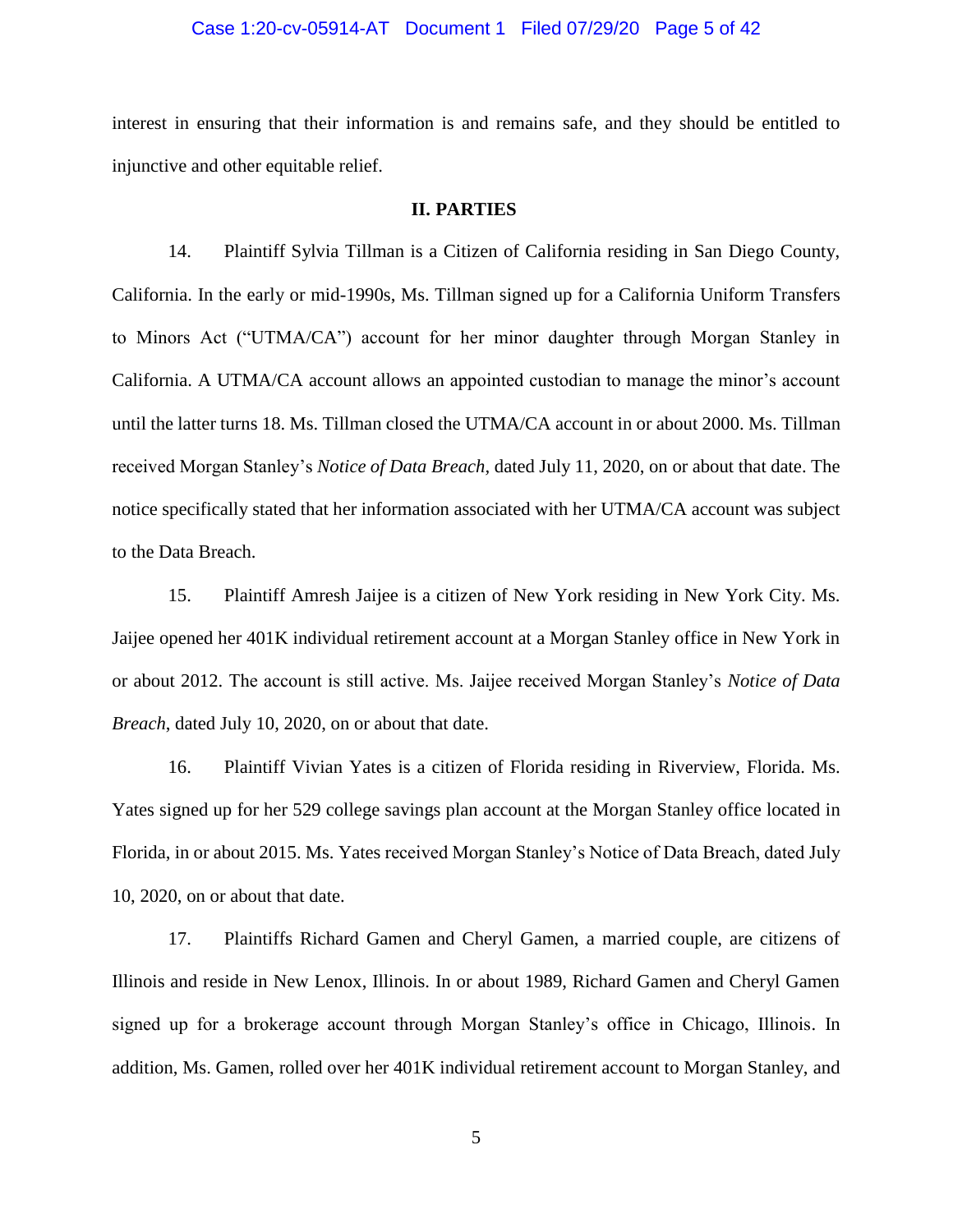#### Case 1:20-cv-05914-AT Document 1 Filed 07/29/20 Page 6 of 42

both accounts were closed years ago. The Gamens received Morgan Stanley's Notice of Data Breach, both dated July 11, 2020, on or about that date.

18. Defendant Morgan Stanley Smith Barney, LLC is a limited liability company organized under the laws of Delaware, with its principal place of business headquartered at 1585 Broadway, New York, NY 10036.

19. The true names and capacities of persons or entities, whether individual, corporate, associate, or otherwise, who may be responsible for some of the claims alleged herein are currently unknown to Plaintiffs. Plaintiffs will seek leave of court to amend this complaint to reflect the true names and capacities of such other responsible parties when their identities become known.

20. All of Plaintiffs' claims stated herein are asserted against Defendant and any of its owners, predecessors, successors, subsidiaries, agents and/or assigns.

#### **III. JURISDICTION AND VENUE**

21. This Court has subject matter jurisdiction over this action under 28 U.S.C. § 1332(d) because this is a class action wherein the amount of controversy exceeds the sum or value of \$5 million, exclusive of interest and costs, there are more than 100 members in the proposed class, and at least one member of the class is a citizen of a state different from Defendant. Plaintiffs are citizens of California, Florida, New York, and Illinois and therefore diverse from Defendant, which is headquartered in New York.

#### **IV. FACTUAL ALLEGATIONS**

#### *Background*

22. Morgan Stanley is a multinational investment bank and financial services company with offices in over 40 countries with more than 60,000 employees. The firm's clients include corporations, governments, institutions, and individuals. Morgan Stanley ranked No. 62 in the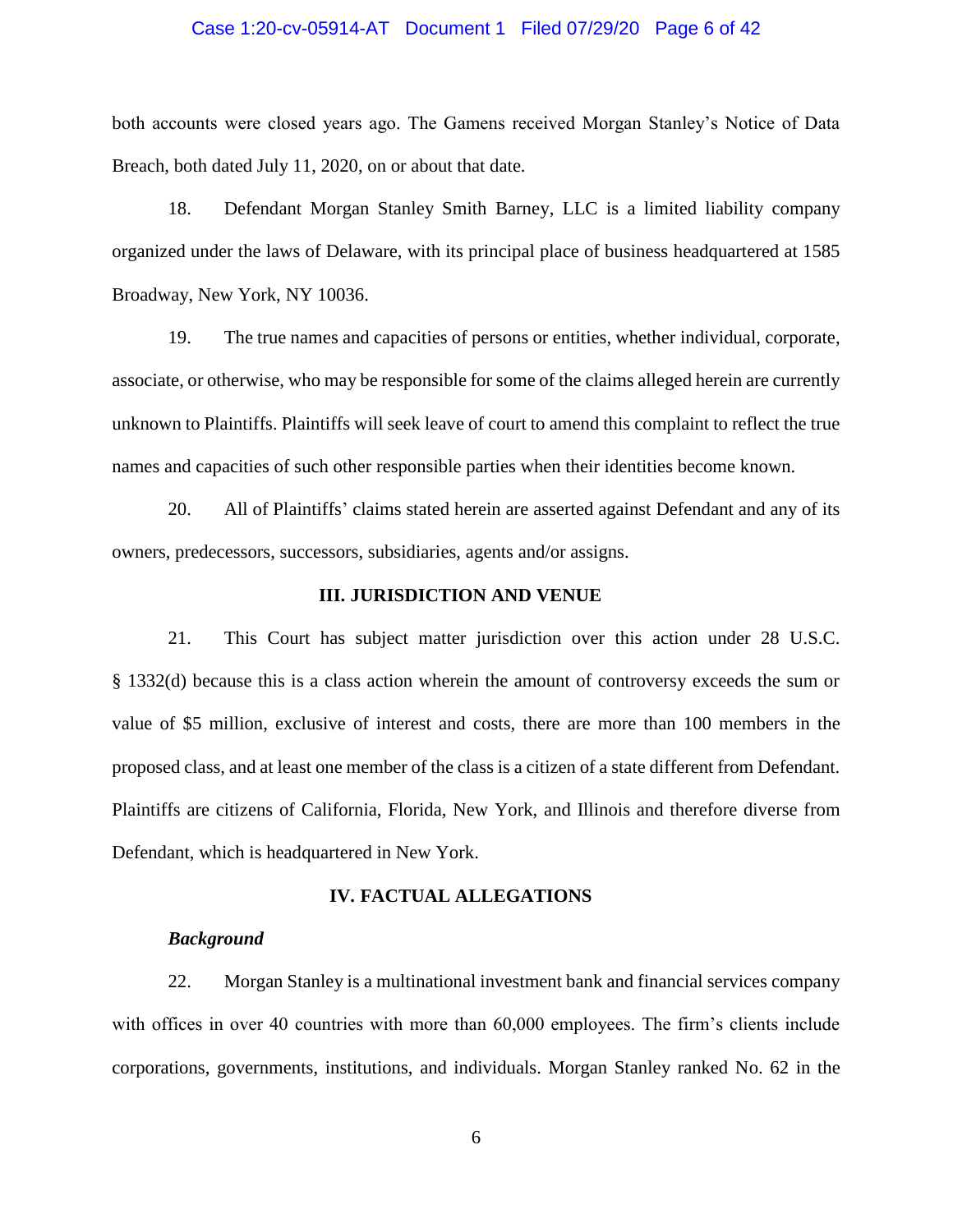### Case 1:20-cv-05914-AT Document 1 Filed 07/29/20 Page 7 of 42

2019 Fortune 500 list of the largest United States corporations by total revenue.

23. Plaintiffs and the Class Members, as current and former customers, relied on this sophisticated Defendant to keep their PII confidential and securely maintained, to use this information for business purposes only, and to make only authorized disclosures of this information. Customers demand security to safeguard their PII.

24. Defendant had a duty to adopt reasonable measures to protect Plaintiffs' and Class

Members' PII from involuntary disclosure to third parties. Morgan Stanley touts the secure nature

of its system in its "Privacy Pledge":

Morgan Stanley's long-standing commitment to safeguard the privacy of information our clients entrust to us is essential to our goal to be the world's first choice for financial services. **Protecting the confidentiality and security of client information has always been an integral part of how we conduct our business** worldwide.

We pledge to continue to ensure that our global business practices protect your privacy. (emphasis added)<sup>1</sup>

25. Morgan Stanley also claims that the firm "use[s] personal information . . . to detect

security incidents and protect against malicious, deceptive, fraudulent, or illegal activity."<sup>2</sup> The

company further claims:

To protect your personal information from unauthorized access and use, we use security measures that comply with federal law. These measures include computer safeguards and secured files and buildings. We have policies governing the proper handling of customer information by personnel and requiring third parties that provide support to adhere to appropriate security standards with

 1 Morgan Stanley's *Privacy Pledge*, *available at*: [https://www.morganstanley.com/privacy](https://www.morganstanley.com/privacy-pledge)[pledge](https://www.morganstanley.com/privacy-pledge) (last visited July 22, 2020).

<sup>2</sup> Morgan Stanley's *U.S. Privacy Policy and Notice*, *available at*: <https://www.morganstanley.com/disclaimers/us-privacy-policy-and-notice.html> (last visited July 22, 2020).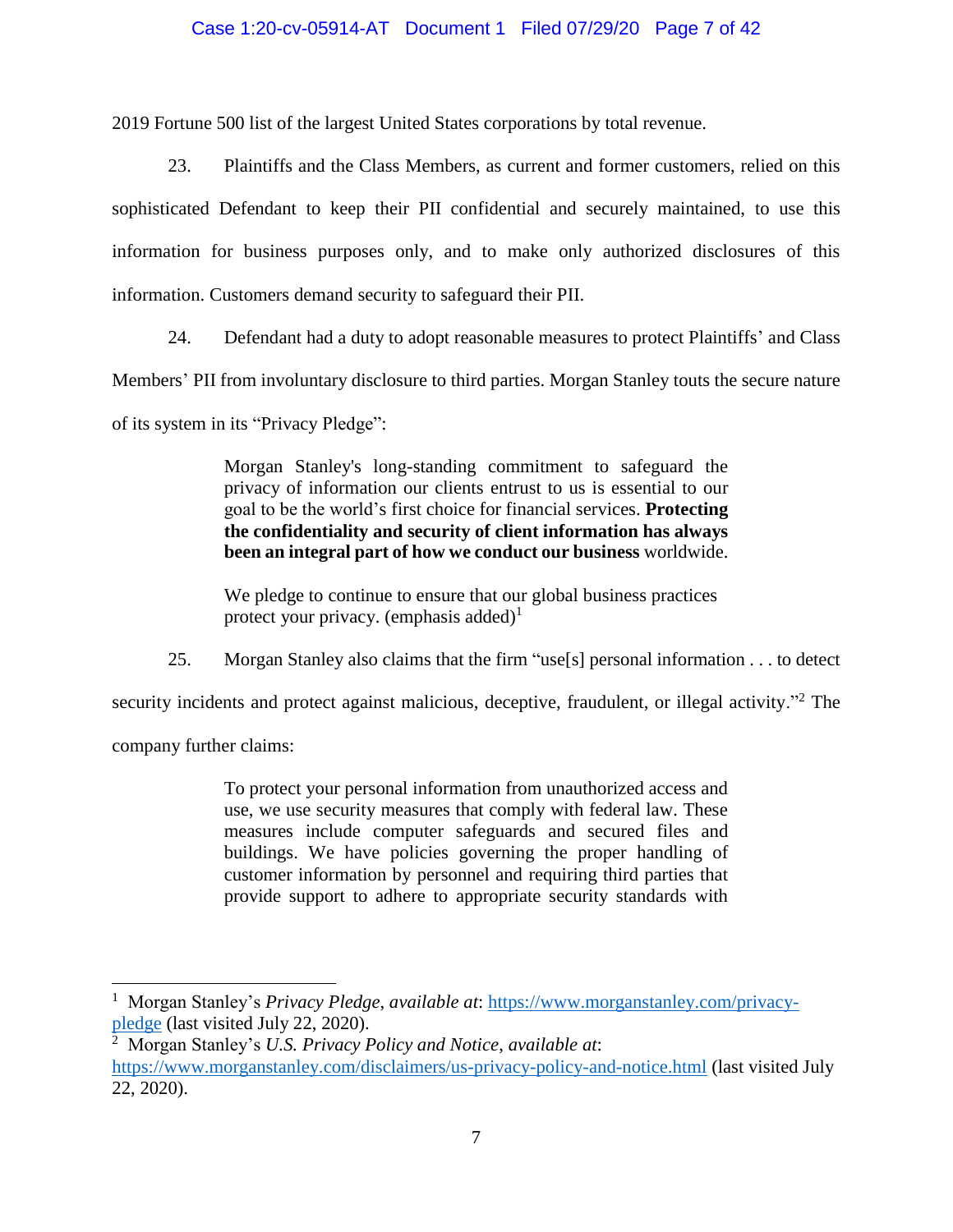### Case 1:20-cv-05914-AT Document 1 Filed 07/29/20 Page 8 of 42

respect to such information.<sup>3</sup>

26. Morgan Stanley collects and maintains PII from its individual account holders, including but not limited to: "Social Security number and income;" "investment experience and risk tolerance;" and "checking account number and wire transfer instructions."<sup>4</sup>

27. Individual Morgan Stanley account holders may also supply the firm with personal identification (including passport numbers), mailing and billing addresses, telephone numbers, emails addresses, dates of birth, bank account numbers, and specific asset value and holdings information.

### *The Data Breach*

28. Beginning on or about July 9, 2020, Morgan Stanley sent customers a *Notice of* 

*Data Breach*. <sup>5</sup> Morgan Stanley, identifying itself as "Morgan Stanley Smith Barney LLC. Member

SIPC. / Morgan Stanley Private Bank, National Association. Member FDIC," informed the

recipients of the notice that:

In 2016, Morgan Stanley closed two data centers and decommissioned the computer equipment that processed client information in both locations. As is customary, we contracted with a vendor to remove the data from the devices. We subsequently learned that certain devices believed to have been wiped of all information still contained some unencrypted data. We have worked with outside technical experts to understand the facts and any potential risks [(the "Data Center Event")].<sup>6</sup>

29. On or about July 10, 2020, Morgan Stanley sent data breach notifications to various

state Attorneys General, including Iowa's Attorney General Tom Miller, signed by Gerard Brady,

 $\overline{a}$ 

<sup>3</sup> Morgan Stanley's *U.S. Customer Privacy Notice*, *available at*:

<https://www.morganstanley.com/disclaimers/im-customer-privacy-notice.pdf> (last visited July 22, 2020).

<sup>4</sup> *Id.*

<sup>5</sup> *See Notice of Data Breach*, filed July 10, 2020 with the California Attorney General, a true and correct copy of which is attached hereto as Exhibit 1 ("Ex. 1").  $^{6}$  Ex. 1, p.1.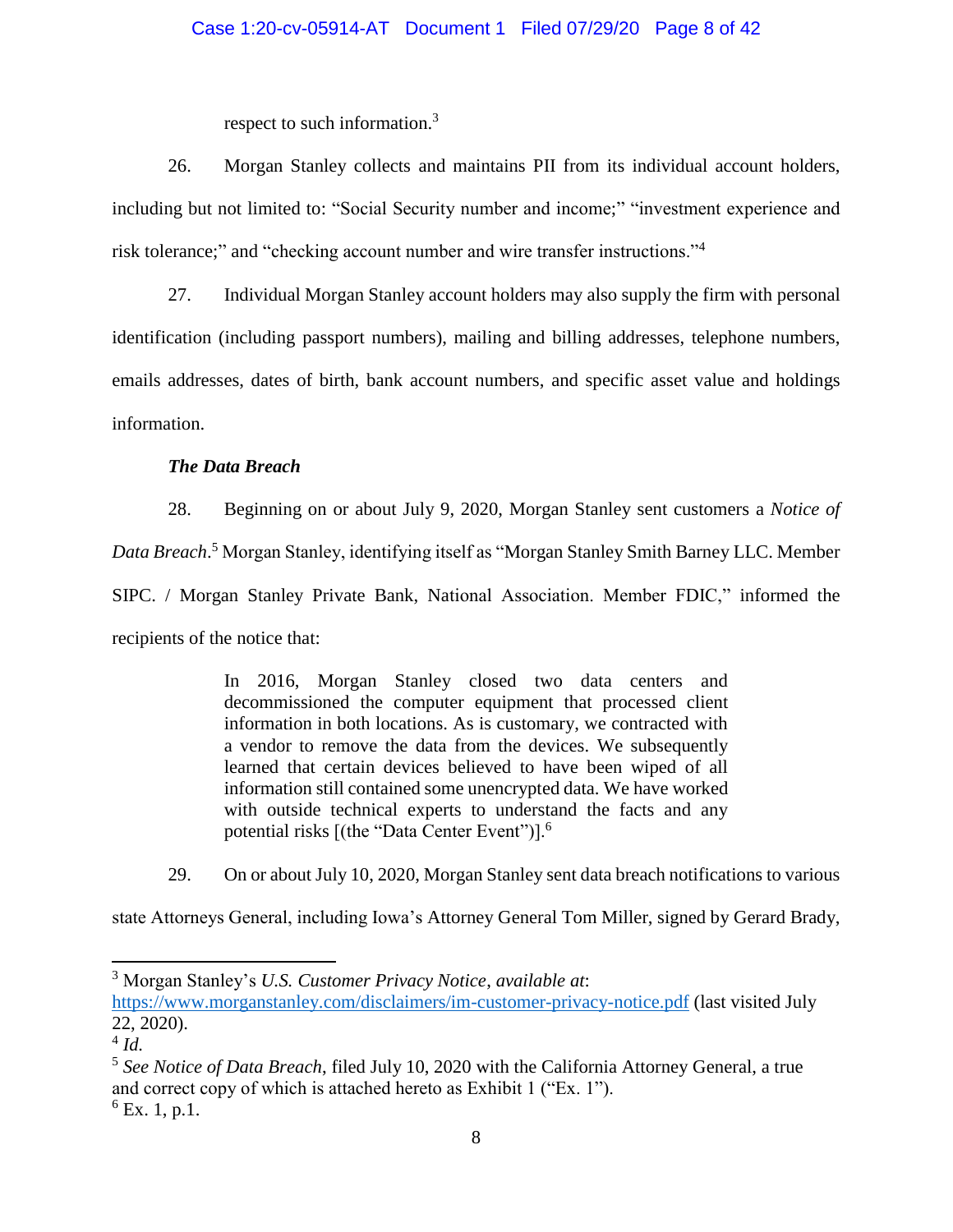### Case 1:20-cv-05914-AT Document 1 Filed 07/29/20 Page 9 of 42

Morgan Stanley's Chief Information Security Officer. Brady reported the 2016 incident above and added information about another related breach that began in 2019:

> Separately, in 2019, Morgan Stanley disconnected and replaced certain computer servers (the "WAAS device") in local branch offices. Those servers had stored information on encrypted disks that may have included personal information. During a recent inventory, we were unable to locate a small number of those devices. The manufacturer subsequently informed us of a software flaw that could have resulted in small amounts of previously deleted data remaining on the disks in unencrypted form. We have worked with outside technical experts to understand the facts and any potential risks (the "WAAS Device Event").<sup>7</sup>

30. Morgan Stanley admitted in the *Notice of Data Breach* and the letters to the Attorneys General that the hardware involved in both the 2016 Data Center Event and the 2019 WAAS Device Event "left our possession" at some point containing unencrypted information, and "it is possible that data associated with your account(s) could have remained on some of the devices when they left our possession."<sup>8</sup>

31. Defendant further admitted that the unencrypted PII that left its "possession" included information from the account holder and any "individual(s) associated with your account(s), including account names and numbers (at Morgan Stanley and any linked bank accounts), Social Security number, passport number, contact information, date of birth, asset value and holdings data."<sup>9</sup>

32. For an UTMA/CA account, for example, the lost PII would include PII belonging to the UTMA/CA custodian managing the account and the minor account holder.

33. In response to the Data Breach, Morgan Stanley claims it has "instituted enhanced

 $\overline{a}$ 7 *See Letter from Morgan Stanley's Gerard Brady to Iowa's Attorney General Tom Miller*, dated July 10, 2020, a true and correct copy of which is attached hereto as Exhibit 2 ("Ex. 2").  $8$  Ex. 2.

 $^{9}$  Exs. 1, 2.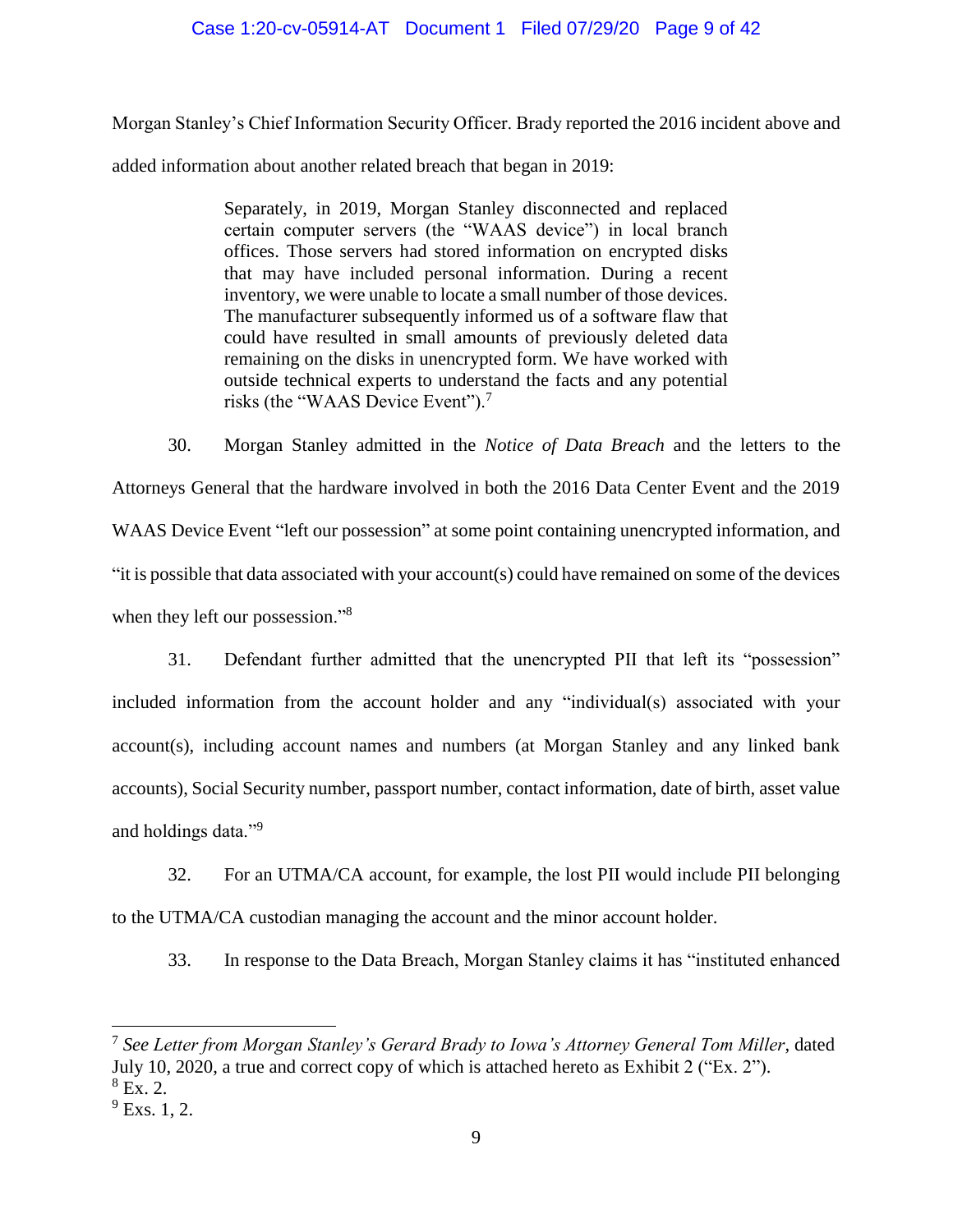#### Case 1:20-cv-05914-AT Document 1 Filed 07/29/20 Page 10 of 42

security procedures on your account(s), including continuous fraud monitoring and monitoring of information about malicious online activity and evidence of misuse of any Morgan Stanley data." It has also "taken steps to further strengthen controls aimed at reducing the risk that such an incident could occur in the future." <sup>10</sup>

34. The equipment containing Plaintiffs' and Class Members' unencrypted information is missing, and is or may end up for sale on the dark web, or simply fall into the hands of companies that will use the detailed PII for targeted marketing without the affected customers' approval. Unauthorized individuals can easily access Morgan Stanley's customers' unencrypted, unredacted information from these multiple devices, including Social Security numbers, passport numbers, addresses, telephone numbers, email addresses, checking account numbers, dates of birth, income, asset value and holding information.

35. Defendant did not use reasonable security procedures and practices appropriate to the nature of the sensitive, unencrypted information it was maintaining for current and former customers, causing Plaintiffs' and Class Members' PII to be exposed.

#### *Securing PII and Preventing Breaches*

36. Defendant could have prevented this Data Breach by properly encrypting the lost equipment and computer files containing PII on those lost hard drives. And, as Defendant claims it does, properly securing the "building" or location housing the equipment. Or Morgan Stanley could have destroyed the data, especially decadeold data from former customers like Plaintiff Tillman.

37. Defendant's negligence in safeguarding its customers' PII is exacerbated by the repeated warnings and alerts directed to protecting and securing electronics. And Morgan Stanley,

 $\overline{a}$ 

 $10$  Exs. 1, 2.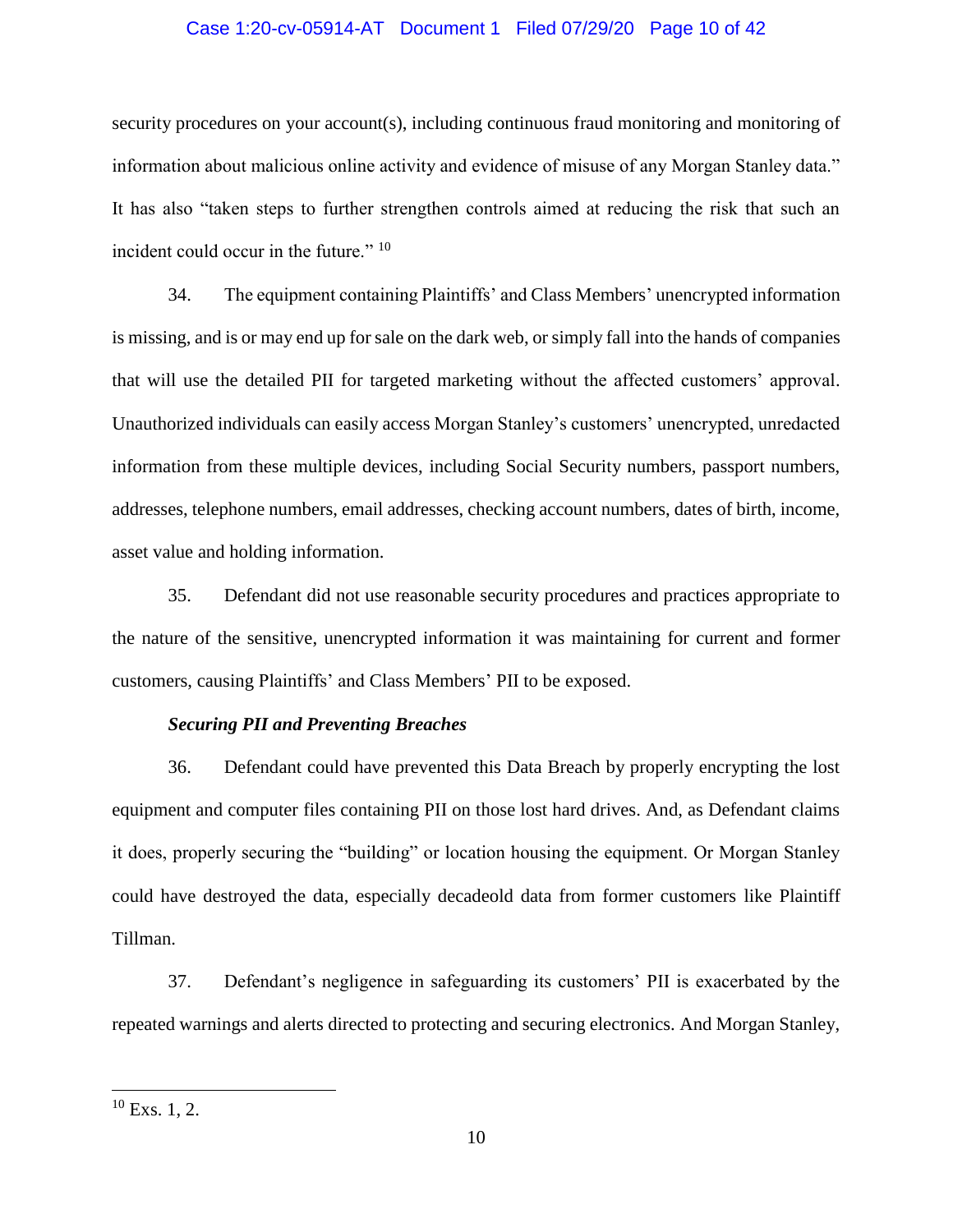#### Case 1:20-cv-05914-AT Document 1 Filed 07/29/20 Page 11 of 42

specifically, has suffered breaches that involved stolen equipment containing customer PII only two years before this Data Breach.<sup>11</sup>

38. Defendant has acknowledged the sensitive and confidential nature of the PII. To be sure, collection, maintaining, and protecting PII is vital to many of Defendant's business purposes. Defendant has acknowledged through conduct and statements that the misuse or inadvertent disclosure of PII can pose major privacy and financial risks to impacted individuals, and that under state law they may not disclose and must take reasonable steps to protect PII from improper release or disclosure. Despite the prevalence of public announcements of data breach and data security compromises, and despite its own acknowledgments of data security compromises, and despite their own acknowledgment of its duties to keep PII private and secure, Defendant failed to take appropriate steps to protect the PII of Plaintiffs and the proposed Class from being compromised.

39. The Federal Trade Commission ("FTC") defines identity theft as "a fraud committed or attempted using the identifying information of another person without authority."<sup>12</sup> The FTC describes "identifying information" as "any name or number that may be used, alone or in conjunction with any other information, to identify a specific person," including, among other things, "[n]ame, Social Security number, date of birth, official State or government issued driver's license or identification number, alien registration number, government passport number, employer or taxpayer identification number."<sup>13</sup>

40. The ramifications of Defendant's failure to keep its customers PII secure are long lasting and severe. Once PII is stolen, particularly Social Security numbers, fraudulent use of that

 $\overline{a}$ 

<sup>11</sup> Aruna Viswanatha, *Morgan Stanley Fined \$1 Million for Client Data Breach,* The Wall Street Journal (2016), *available at*: [https://www.wsj.com/articles/morgan-stanley-fined-1-million-for](https://www.wsj.com/articles/morgan-stanley-fined-1-million-for-client-data-breach-1465415374)[client-data-breach-1465415374](https://www.wsj.com/articles/morgan-stanley-fined-1-million-for-client-data-breach-1465415374) (last visited July 24, 2020).

<sup>12</sup> 17 C.F.R. § 248.201 (2013).

 $^{13}$  *Id*.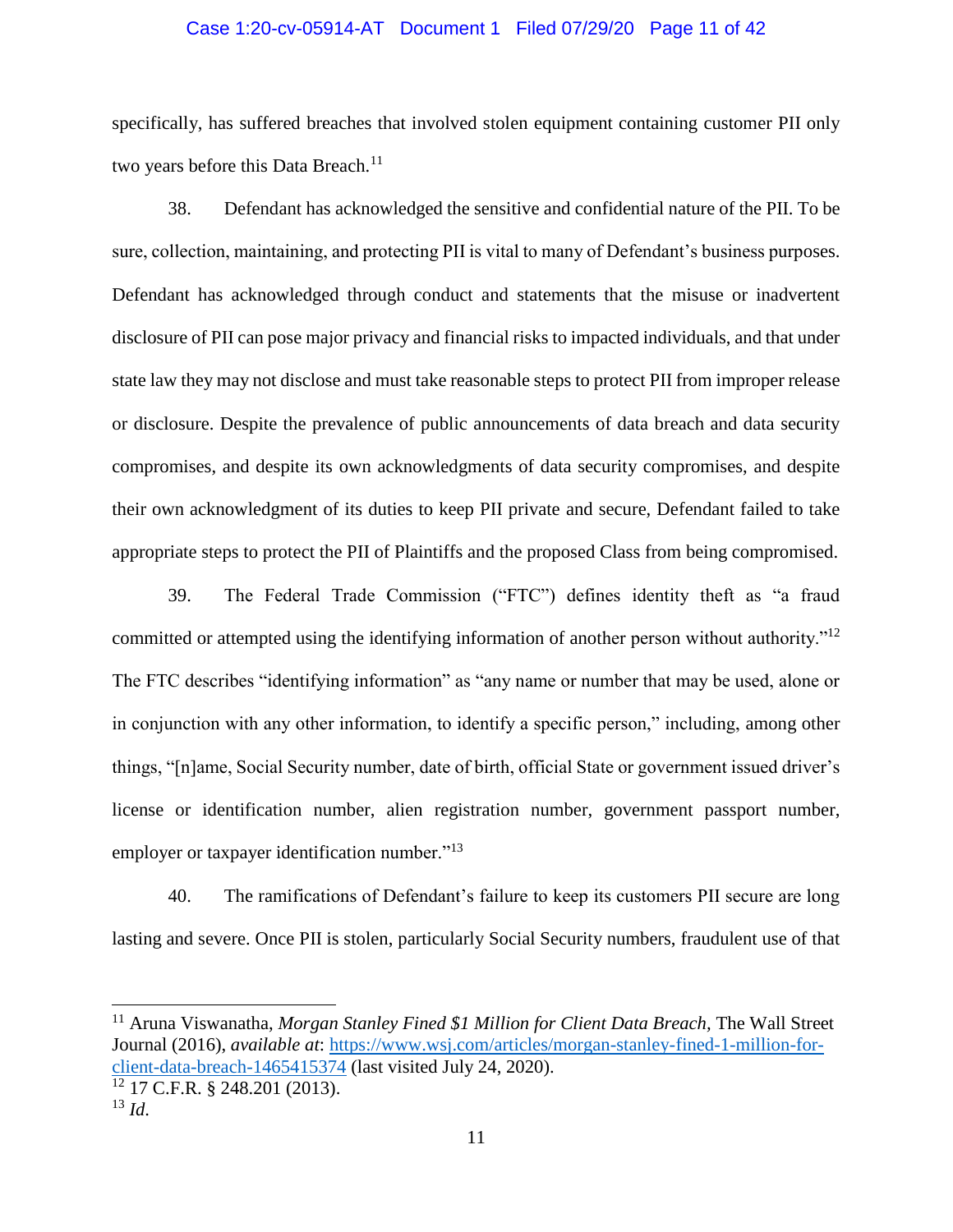information and damage to victims may continue for years.

## *Value of Personal Identifiable Information*

 $\overline{a}$ 

41. The PII of consumers remains of high value to criminals, as evidenced by the prices they will pay through the dark web. Numerous sources cite dark web pricing for stolen identity credentials. For example, personal information can be sold at a price ranging from \$40 to \$200, and bank details have a price range of \$50 to \$200.<sup>14</sup> Experian reports that a stolen credit or debit card number can sell for \$5 to \$110 on the dark web.<sup>15</sup> Criminals can also purchase access to entire company data breaches from \$900 to \$4,500.<sup>16</sup>

42. Social Security numbers, for example, are among the worst kind of personal information to have stolen because they may be put to a variety of fraudulent uses and are difficult for an individual to change. The Social Security Administration stresses that the loss of an individual's Social Security number, as is the case here, can lead to identity theft and extensive financial fraud:

> A dishonest person who has your Social Security number can use it to get other personal information about you. Identity thieves can use your number and your good credit to apply for more credit in your name. Then, they use the credit cards and don't pay the bills, it damages your credit. You may not find out that someone is using your number until you're turned down for credit, or you begin to get calls from unknown creditors demanding payment for items you never bought. Someone illegally using your Social Security number and assuming your identity can cause a lot of problems.<sup>17</sup>

<sup>&</sup>lt;sup>14</sup> Your personal data is for sale on the dark web. Here's how much it costs, Digital Trends, Oct. 16, 2019, *available at*: [https://www.digitaltrends.com/computing/personal-data-sold-on-the](https://www.digitaltrends.com/computing/personal-data-sold-on-the-dark-web-how-much-it-costs/)[dark-web-how-much-it-costs/](https://www.digitaltrends.com/computing/personal-data-sold-on-the-dark-web-how-much-it-costs/) (last accessed July 24, 2020).

<sup>15</sup> *Here's How Much Your Personal Information Is Selling for on the Dark Web*, Experian, Dec. 6, 2017, *available at*: [https://www.experian.com/blogs/ask-experian/heres-how-much-your](https://www.experian.com/blogs/ask-experian/heres-how-much-your-personal-information-is-selling-for-on-the-dark-web/)[personal-information-is-selling-for-on-the-dark-web/](https://www.experian.com/blogs/ask-experian/heres-how-much-your-personal-information-is-selling-for-on-the-dark-web/) (last accessed July 24, 2020). <sup>16</sup> *In the Dark*, VPNOverview, 2019, *available at*:

<https://vpnoverview.com/privacy/anonymous-browsing/in-the-dark/> (last accessed July 24,, 2020).

<sup>17</sup> Social Security Administration, *Identity Theft and Your Social Security Number*, *available at*: <https://www.ssa.gov/pubs/EN-05-10064.pdf> (last visited July 23, 2020).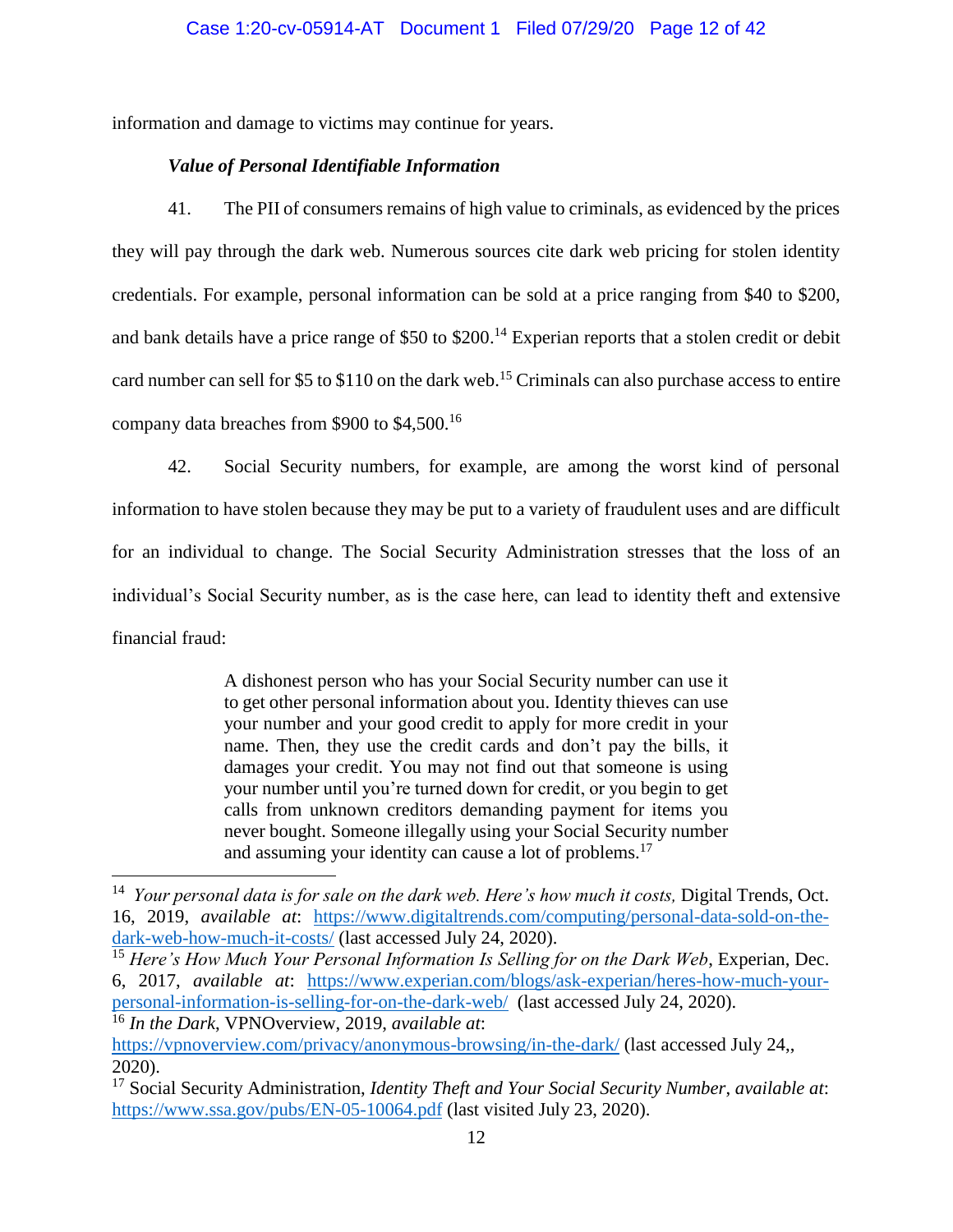### Case 1:20-cv-05914-AT Document 1 Filed 07/29/20 Page 13 of 42

43. What is more, it is no easy task to change or cancel a stolen Social Security number. An individual cannot obtain a new Social Security number without significant paperwork and evidence of actual misuse. In other words, preventive action to defend against the possibility of misuse of a Social Security number is not permitted; an individual must show evidence of actual, ongoing fraud activity to obtain a new number.

44. Even then, a new Social Security number may not be effective. According to Julie Ferguson of the Identity Theft Resource Center, "The credit bureaus and banks are able to link the new number very quickly to the old number, so all of that old bad information is quickly inherited into the new Social Security number."<sup>18</sup>

45. Based on the foregoing, the information compromised in the Data Breach is significantly more valuable than the loss of, for example, credit card information in a retailer data breach, because, there, victims can cancel or close credit and debit card accounts. The information compromised in this Data Breach is impossible to "close" and difficult, if not impossible, to change—Social Security number, passport number, name, date of birth, address, and asset holdings and other financial information.

46. This data demands a much higher price on the black market. Martin Walter, senior director at cybersecurity firm RedSeal, explained, "Compared to credit card information, personally identifiable information and Social Security numbers are worth more than 10x on the black market."<sup>19</sup>

 $\overline{a}$ 

<sup>18</sup> Bryan Naylor, *Victims of Social Security Number Theft Find It's Hard to Bounce Back*, NPR (Feb. 9, 2015), *available at*: [http://www.npr.org/2015/02/09/384875839/data-stolen-by-anthem](http://www.npr.org/2015/02/09/384875839/data-stolen-by-anthem-s-hackers-has-millionsworrying-about-identity-theft)[s-hackers-has-millionsworrying-about-identity-theft](http://www.npr.org/2015/02/09/384875839/data-stolen-by-anthem-s-hackers-has-millionsworrying-about-identity-theft) (last visited July 23, 2020).

<sup>19</sup> Time Greene, *Anthem Hack: Personal Data Stolen Sells for 10x Price of Stolen Credit Card Numbers*, IT World, (Feb. 6, 2015), *available at*:

[https://www.networkworld.com/article/2880366/anthem-hack-personal-data-stolen-sells-for-10x](https://www.networkworld.com/article/2880366/anthem-hack-personal-data-stolen-sells-for-10x-price-of-stolen-credit-card-numbers.html)[price-of-stolen-credit-card-numbers.html](https://www.networkworld.com/article/2880366/anthem-hack-personal-data-stolen-sells-for-10x-price-of-stolen-credit-card-numbers.html) (last visited July 23, 2020).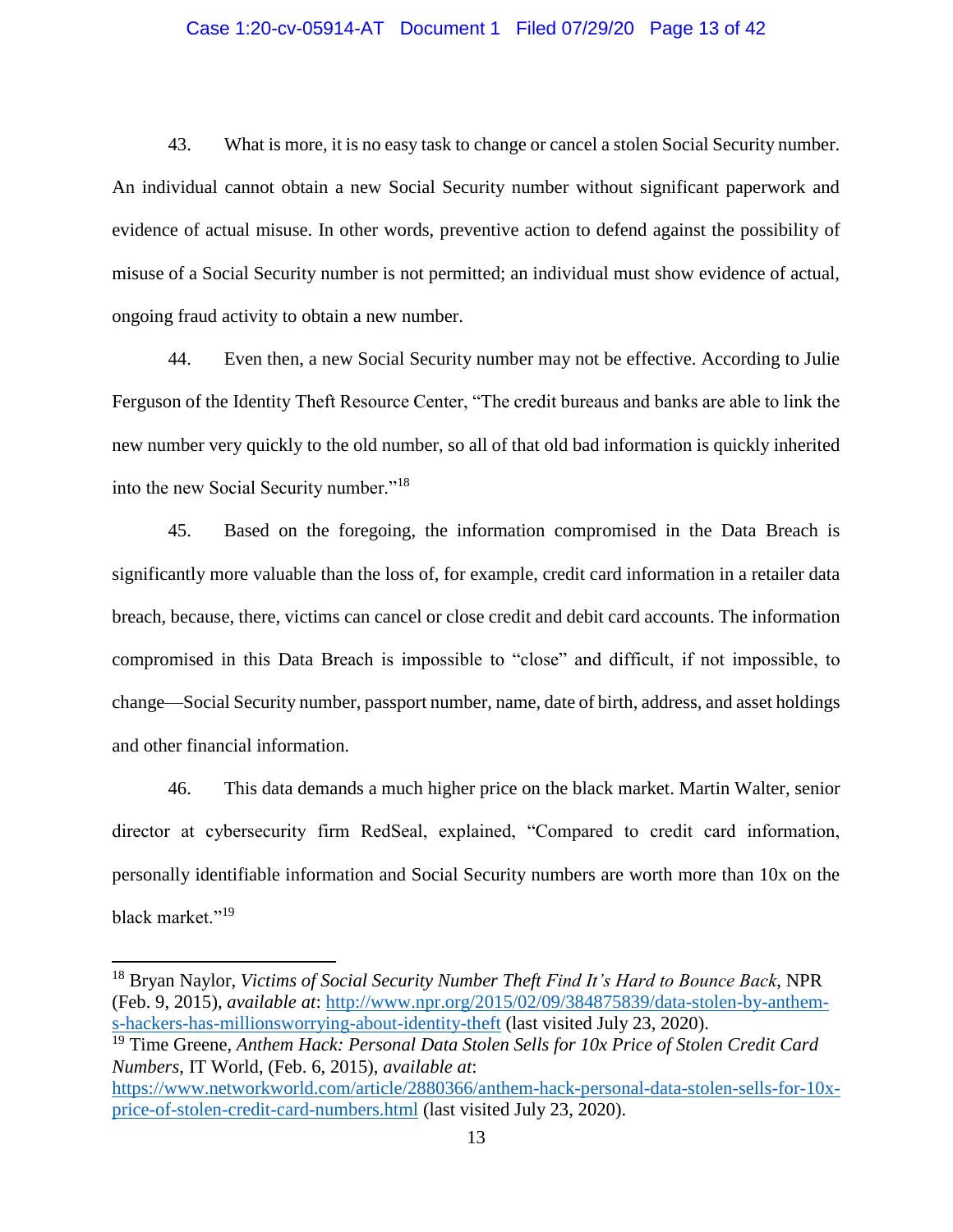#### Case 1:20-cv-05914-AT Document 1 Filed 07/29/20 Page 14 of 42

47. Among other forms of fraud, identity thieves may obtain driver's licenses, government benefits, medical services, and housing or even give false information to police.

48. The fraudulent activity resulting from the Data Disclosure may not come to light for years.

49. There may be a time lag between when harm occurs versus when it is discovered, and also between when PII is stolen and when it is used. According to the U.S. Government Accountability Office ("GAO"), which conducted a study regarding data breaches:

> [L]aw enforcement officials told us that in some cases, stolen data may be held for up to a year or more before being used to commit identity theft. Further, once stolen data have been sold or posted on the Web, fraudulent use of that information may continue for years. As a result, studies that attempt to measure the harm resulting from data breaches cannot necessarily rule out all future harm.<sup>20</sup>

50. At all relevant times, Defendant knew, or reasonably should have known, of the importance of safeguarding its current and former customers' PII, including Social Security numbers and dates of birth, and of the foreseeable consequences that would occur if Defendant's data security system was breached, including, specifically, the significant costs that would be imposed on Defendant's customers as a result of a breach.

51. Plaintiffs and Class Members now face years of constant surveillance of their financial and personal records, monitoring, and loss of rights. The Class is incurring and will continue to incur such damages in addition to any fraudulent use of their PII.

52. Defendant was, or should have been, fully aware of the unique type and the significant volume of data on Defendant's decommissioned equipment, amounting to potentially millions of individuals' detailed, personal, finance-related information and thus, the significant

 $\overline{a}$ 

<sup>20</sup> *Report to Congressional Requesters*, GAO, at 29 (June 2007), *available at:*  http://www.gao.gov/new.items/d07737.pdf (last visited July 24, 2020).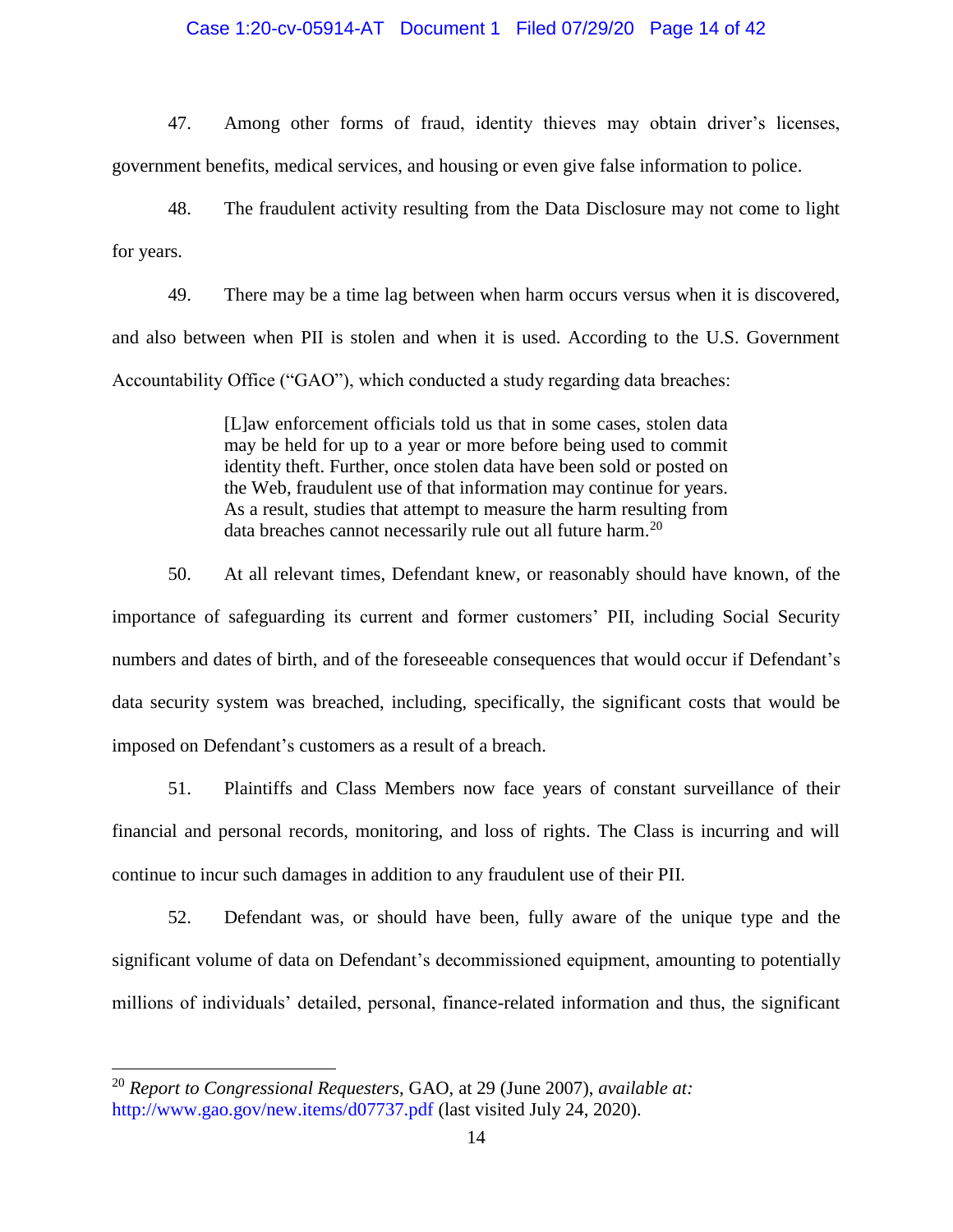#### Case 1:20-cv-05914-AT Document 1 Filed 07/29/20 Page 15 of 42

number of individuals who would be harmed by the loss of decommissioned equipment containing unencrypted data.

53. To date, Defendant has offered its customers only two years of credit monitoring service through a single credit bureau, Experian. The offered service is inadequate to protect Plaintiffs and Class Members from the threats they face for years to come, particularly in light of the PII at issue here.

54. The injuries to Plaintiffs and Class Members were directly and proximately caused by Defendant's failure to implement or maintain adequate data security measures for its current and former customers' PII.

#### *Plaintiff Tillman's Experience*

55. In the early or mid-1990s, Plaintiff Sylvia Tillman signed up for a California Uniform Transfers to Minors Act ("UTMA/CA") account for her minor daughter through Morgan Stanley in California.

56. Ms. Tillman supplied Morgan Stanley with her and her daughters' personal identifiable information, including but not limited to her address and Social Security number. Ms. Tillman closed the UTMA/CA account in or about 1999.

57. Ms. Tillman received the *Notice of Data Breach*, dated July 11, 2020, on or about that date. It was addressed to "Sylvia Tillman cust[odian] for [her minor daughter] UTMA/CA."

58. As a result of the Data Breach notice, Ms. Tillman spent time dealing with the consequences of the Data Breach, which includes time spent verifying the legitimacy of the *Notice of Data Breach*, communicating with Morgan Stanley representatives on the toll-free number supplied in the notice, exploring credit monitoring and identity theft insurance options, and selfmonitoring her accounts. This time has been lost forever and cannot be recaptured.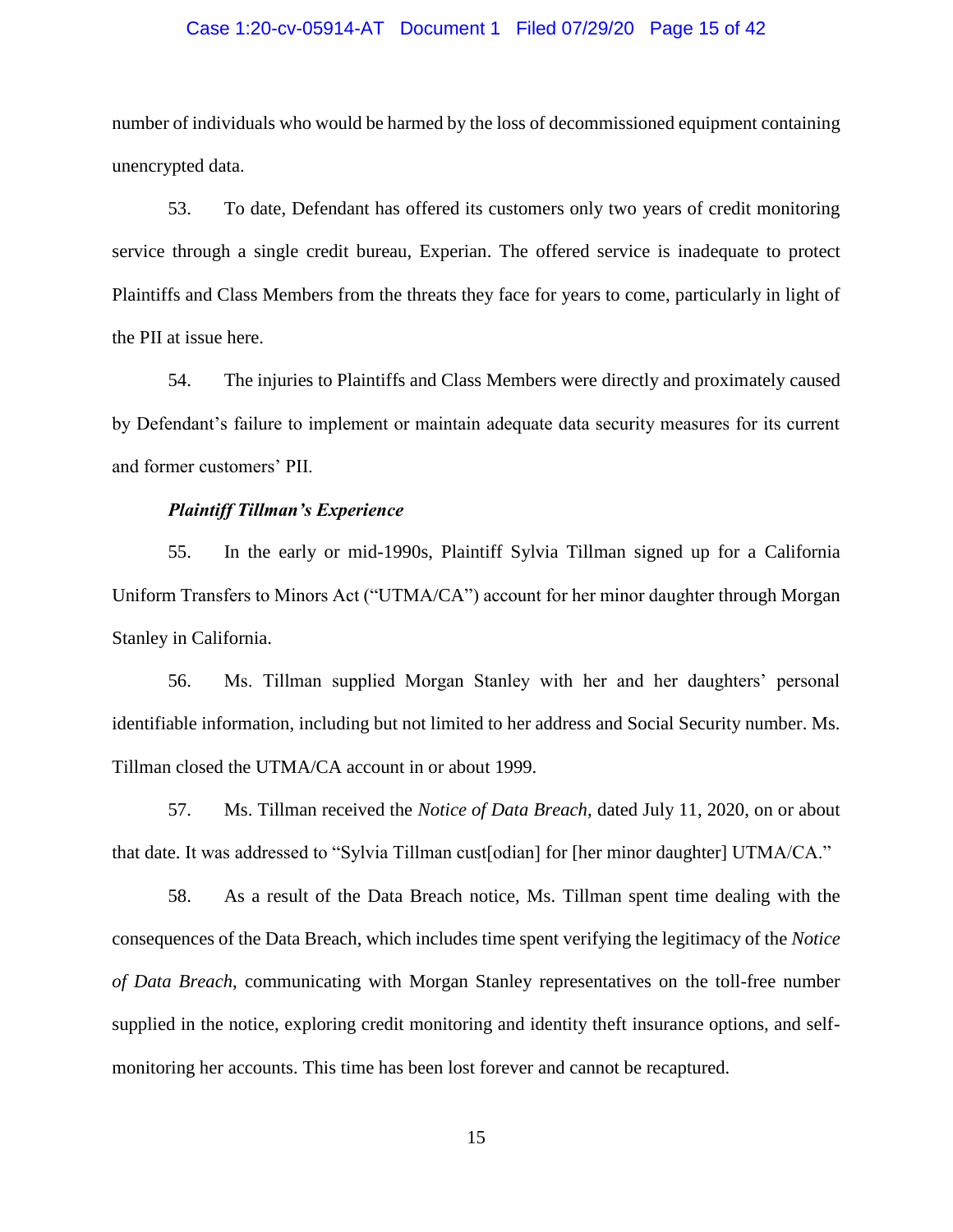#### Case 1:20-cv-05914-AT Document 1 Filed 07/29/20 Page 16 of 42

59. Ms. Tillman is very careful about sharing her PII, and has never knowingly transmitted unencrypted PII over the internet or any other unsecured source.

60. Ms. Tillman stores any and all documents containing her PII in a safe and secure digital location, and destroys any documents she receives in the mail that contain any of her PII, or that may contain any information that could otherwise be used to compromise her credit card accounts and identity. Moreover, she diligently chooses unique usernames and passwords for her various online accounts.

61. Ms. Tillman suffered actual injury and damages in paying money to Defendant for facilitating the UTMA/CA account before the Data Breach; expenditures which she would not have made had Defendant disclosed that it lacked data security practices adequate to safeguard customers' PII.

62. Ms. Tillman suffered actual injury in the form of damages to and diminution in the value of her PII—a form of intangible property that Ms. Tillman entrusted to Defendant for the purpose of facilitating the UTMA/CA account, which was compromised in and as a result of the Data Breach.

63. Ms. Tillman suffered lost time, annoyance, interference, and inconvenience as a result of the Data Breach and has anxiety and increased concerns for the loss of her privacy.

64. Ms. Tillman has suffered imminent and impending injury arising from the substantially increased risk of fraud, identity theft, and misuse resulting from her PII, especially her and her daughters' Social Security numbers, being placed in the hands of unauthorized thirdparties and possibly criminals.

65. Ms. Tillman has a continuing interest in ensuring that her PII, which, upon information and belief, remains backed up in Defendant's possession, is protected and safeguarded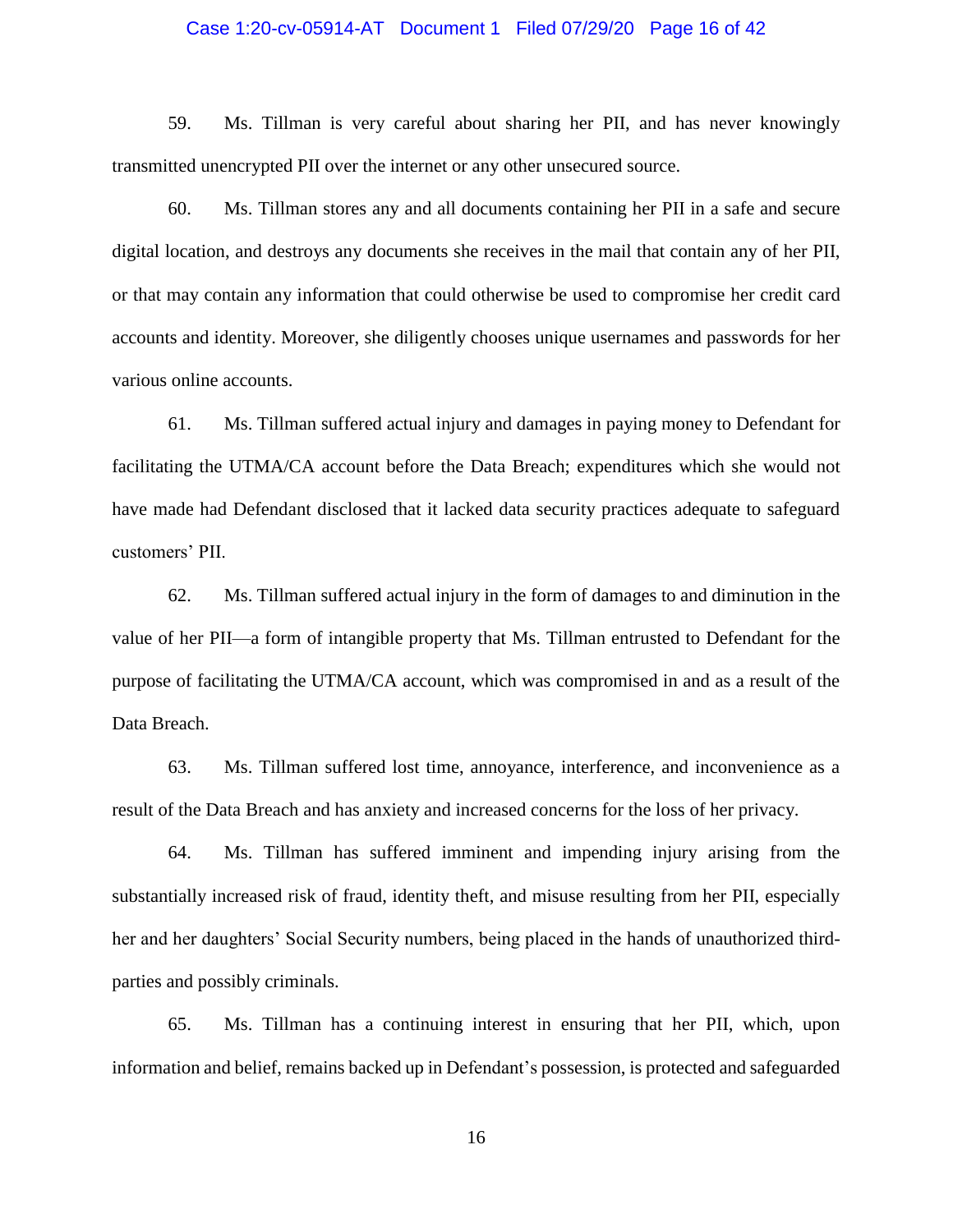#### Case 1:20-cv-05914-AT Document 1 Filed 07/29/20 Page 17 of 42

from future breaches.

### *Plaintiff Jaijee's Experience*

66. In or about 2012, Plaintiff Amresh Jaijee rolled over her 401K individual retirement account ("IRA") to Morgan Stanley at one of Defendant's offices in New York City.

67. Ms. Jaijee supplied Morgan Stanley with her personal identifiable information, including but not limited to her name, address, Social Security number, personal identification, checking account number and other financial information. She listed beneficiaries to her account and included their contact information. Ms. Jaijee's Morgan Stanley account is still active.

68. Ms. Jaijee received the *Notice of Data Breach*, dated July 10, 2020, on or about that date. It specifically states that in addition to her Social Security number, information about "any linked bank accounts" was breached as well.

69. As a result of the Data Breach notice, Ms. Jaijee spent time dealing with the consequences of the Data Breach, which includes time spent verifying the legitimacy of the *Notice of Data Breach*, communicating with representatives of her bank that is linked to the Morgan Stanley IRA, checking her credit monitoring, exploring further credit monitoring and identity theft insurance options, and self-monitoring her accounts. This time has been lost forever and cannot be recaptured.

70. Ms. Jaijee is very careful about sharing her PII, and has never knowingly transmitted unencrypted PII over the internet or any other unsecured source.

71. Ms. Jaijee stores any and all documents containing her PII in a safe and secure digital location, and destroys any documents she receives in the mail that contain her Social Security number or any other vital PII. Moreover, she diligently chooses unique usernames and passwords for her various online accounts, and routinely changes those passwords..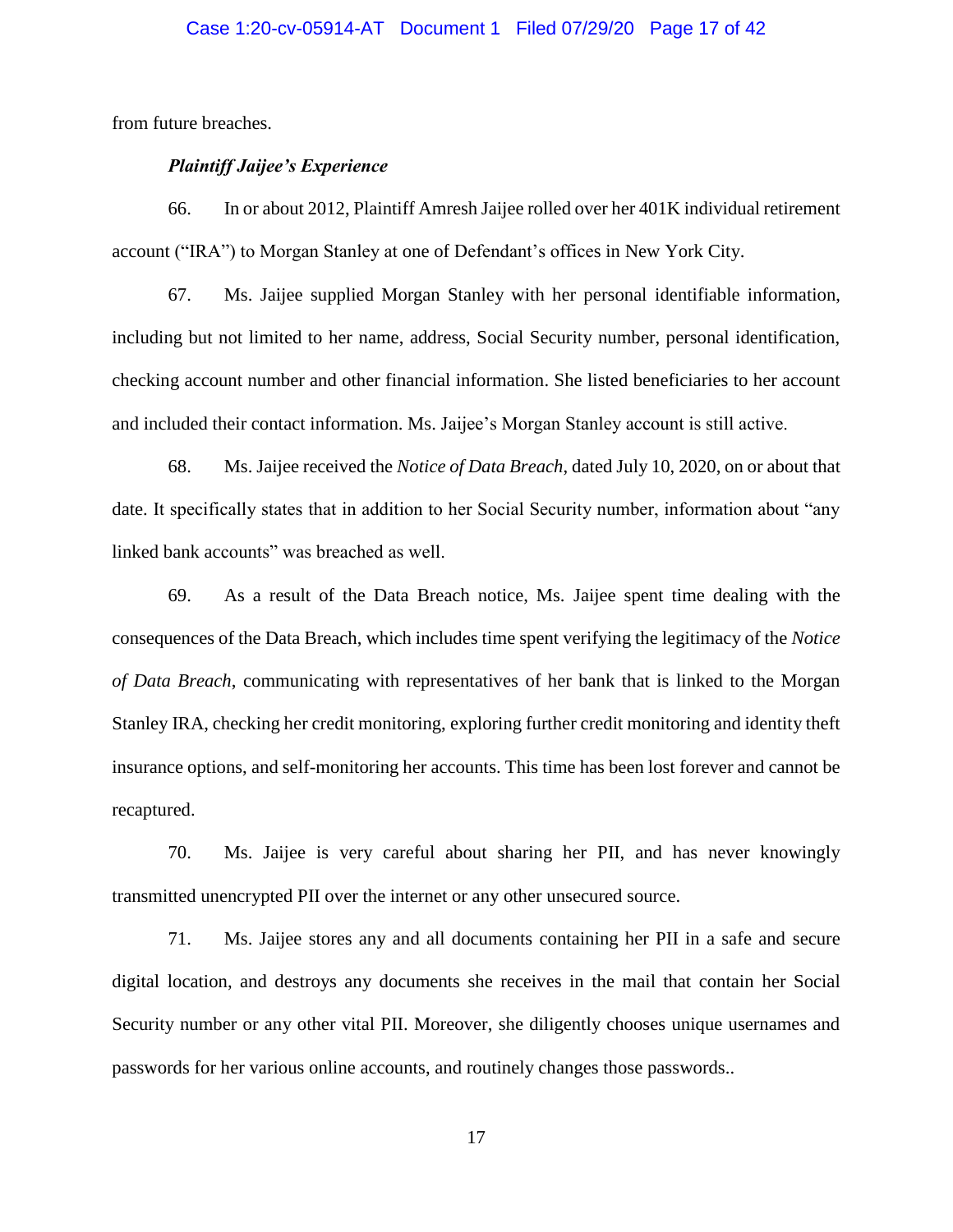#### Case 1:20-cv-05914-AT Document 1 Filed 07/29/20 Page 18 of 42

72. Ms. Jaijee suffered actual injury and damages in paying annual fees to Defendant for facilitating her 401K IRA account before the Data Breach; expenditures which she would not have made had Defendant disclosed that it lacked data security practices adequate to safeguard customers' PII.

73. Ms. Jaijee suffered actual injury in the form of damages to and diminution in the value of her PII—a form of intangible property that Ms. Jaijee entrusted to Defendant for the purpose of facilitating ther 401K IRA account, which was compromised in and as a result of the Data Breach.

74. Ms. Jaijee suffered lost time, annoyance, interference, and inconvenience as a result of the Data Breach and has anxiety and increased concerns for the loss of her privacy, especially her Social Security number. Ms. Jaijee was recently contacted by an unidentified party by telephone that had her Social Security number and asked her to verify it. With the new information that her Social Security number has been lost by Defendant, this concerns her even more.

75. Ms. Jaijee has suffered imminent and impending injury arising from the substantially increased risk of fraud, identity theft, and misuse resulting from her PII, especially her Social Security number being placed in the hands of unauthorized third-parties and possibly criminals.

76. Ms. Jaijee has a continuing interest in ensuring that her PII, which, upon information and belief, remains backed up in Defendant's possession, is protected and safeguarded from future breaches.

#### *Plaintiffs Richard Gamen's and Cheryl Gamen's Experiences*

77. In or about 1989, Plaintiffs Richard Gamen and his wife, Cheryl Gamen, signed up for a brokerage account through Morgan Stanley's office in Chicago, Illinois.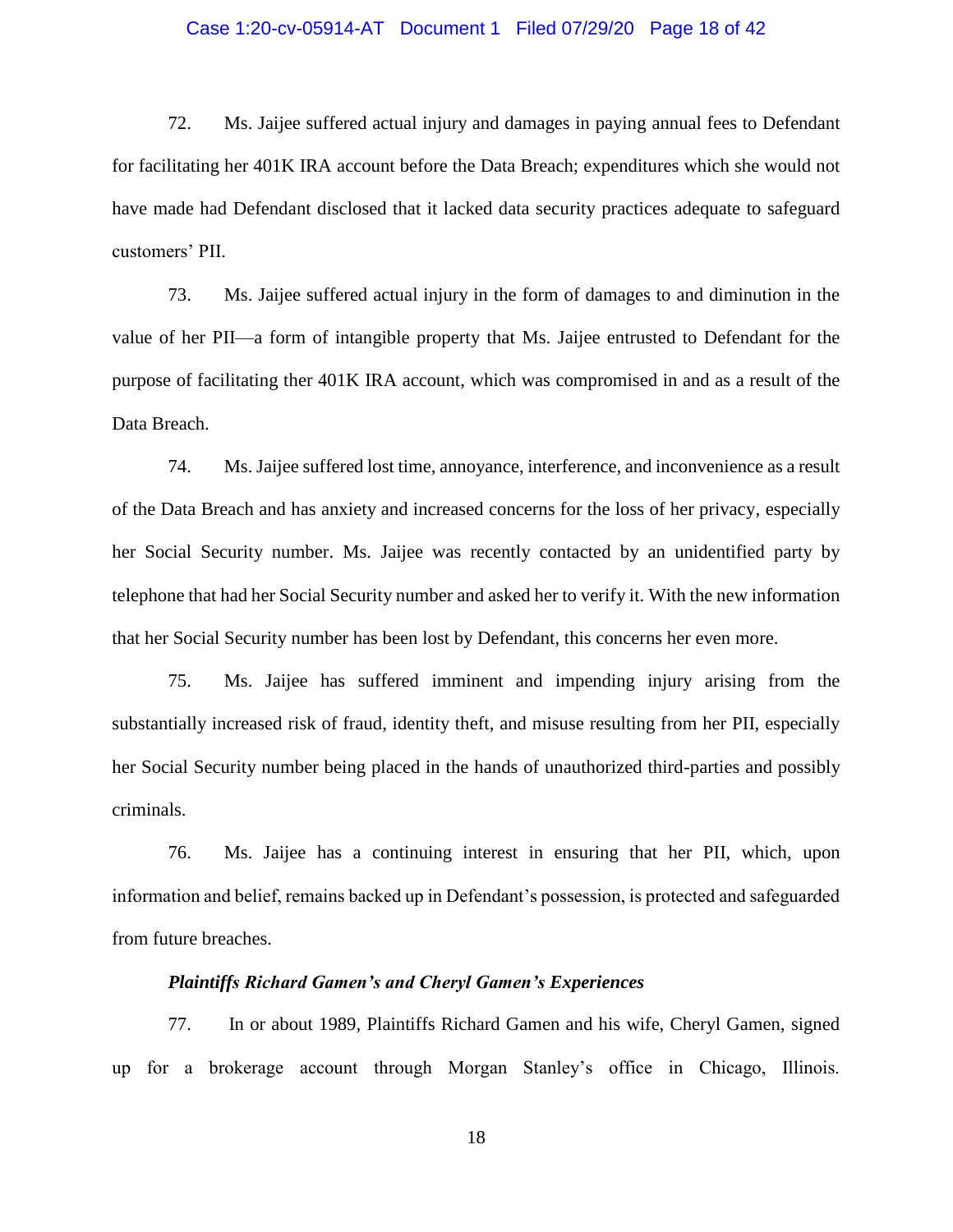#### Case 1:20-cv-05914-AT Document 1 Filed 07/29/20 Page 19 of 42

The Gamens supplied Morgan Stanley with their personal identifiable information, including but not limited to their names, address and Social Security numbers. The brokerage account was terminated in or about 2010.

78. Ms. Gamen, in the early 1990's, rolled over her 401K individual retirement account to Morgan Stanley. That account was terminated in or about 2001.

79. Mr. and Ms. Gamen received a joint *Notice of Data Breach*, dated July 11, 2020, on or about that date, for the brokerage account. Ms. Gamen received another *Notice of Data Breach*, dated July 11, 2020, on or about that date, for her IRA account.

80. As a result of the Data Breach notices, Mr. Gamen spent time dealing with the consequences of the Data Breach, which includes time spent verifying the legitimacy of the *Notice of Data Breach*, communicating with Morgan Stanley representatives on the toll-free number supplied in the notice, exploring credit monitoring and identity theft insurance options, and selfmonitoring their accounts. Mr. Gamen also filed an online complaint with the Federal Trade Commission regarding this Data Breach. This time has been lost forever and cannot be recaptured.

81. Mr. and Ms. Gamen are very careful about sharing their PII, and have never knowingly transmitted unencrypted PII over the internet or any other unsecured source.

82. Mr. Gamen stores any and all documents containing their PII in a safe and secure digital location, and destroys any documents they receive in the mail that contain any of their PII, or that may contain any information that could otherwise be used to compromise their credit card accounts and identities. Moreover, they diligently choose unique usernames and passwords for their various online accounts.

83. Mr. and Ms. Gamen suffered actual injury and damages in paying money to Defendant for facilitating their accounts before the Data Breach; expenditures which they would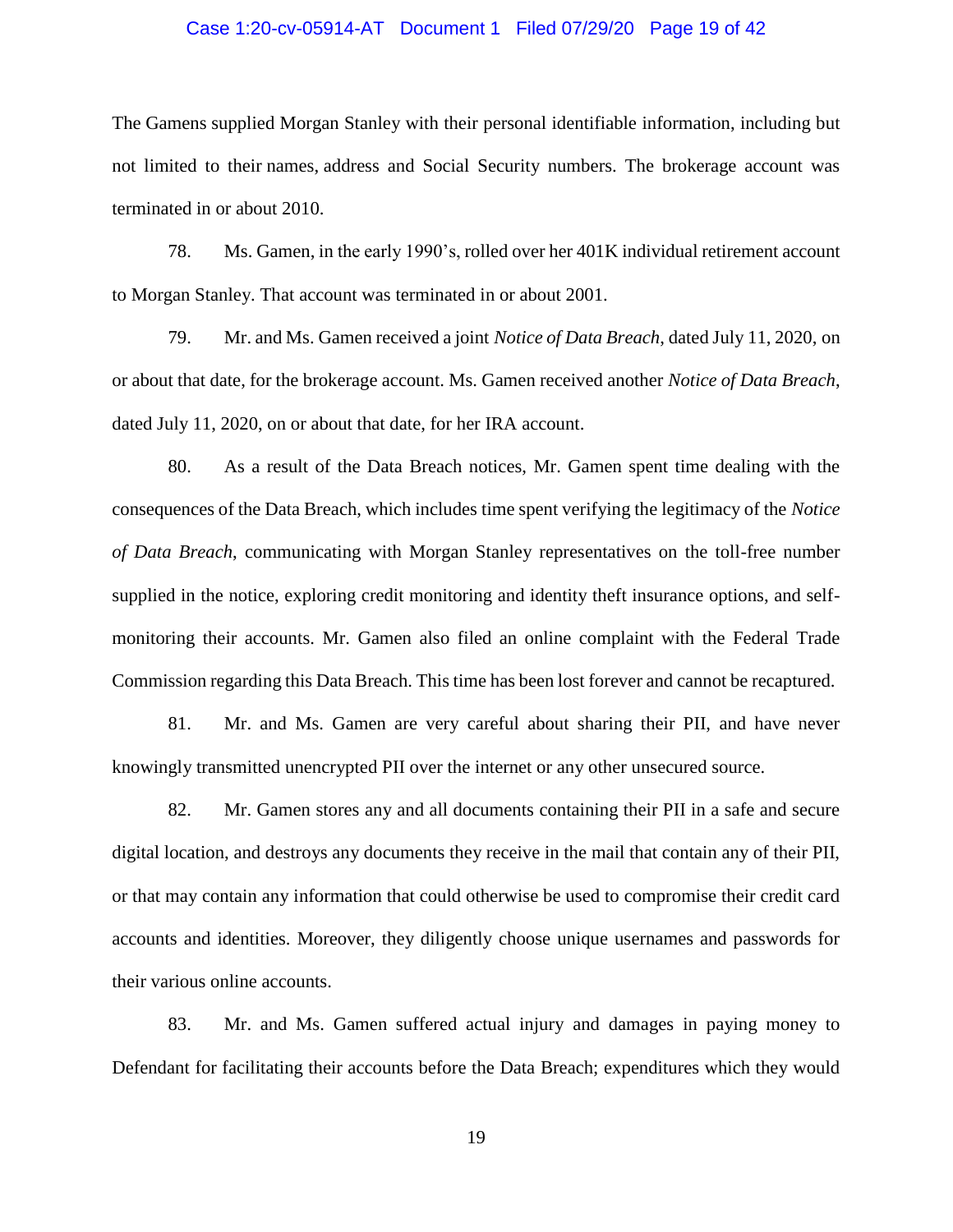#### Case 1:20-cv-05914-AT Document 1 Filed 07/29/20 Page 20 of 42

not have made had Defendant disclosed that it lacked data security practices adequate to safeguard customers' PII.

84. The Gamens suffered actual injury in the form of damages to and diminution in the value of their PII—a form of intangible property that the Gamens entrusted to Defendant for the purpose of facilitating their accounts, which was compromised in and as a result of the Data Breach.

85. Mr. and Ms. Gamen suffered lost time, annoyance, interference, and inconvenience as a result of the Data Breach and have anxiety and increased concerns for the loss of their privacy.

86. Mr. and Ms. Gamen have suffered imminent and impending injury arising from the substantially increased risk of fraud, identity theft, and misuse resulting from their lost PII, especially their Social Security numbers being placed in the hands of unauthorized third-parties and possibly criminals.

87. The Gamens have a continuing interest in ensuring that their PII, which, upon information and belief, remains backed up in Defendant's possession, is protected and safeguarded from future breaches.

#### *Plaintiff Vivian Yates' Experiences*

88. Vivian Yates signed up for her 529 college savings plan account at a Morgan Stanley office located in Florida, in or about 2015. Ms. Yates supplied Morgan Stanley with her personal identifiable information, including but not limited to her name, address, Social Security number, and other financial information. Ms. Yates received Morgan Stanley's Notice of Data Breach, dated July 10, 2020, on or about that date.

89. As a result of the Data Breach notice, Ms. Yates spent time dealing with the consequences of the Data Breach, which includes time spent verifying the legitimacy of the *Notice*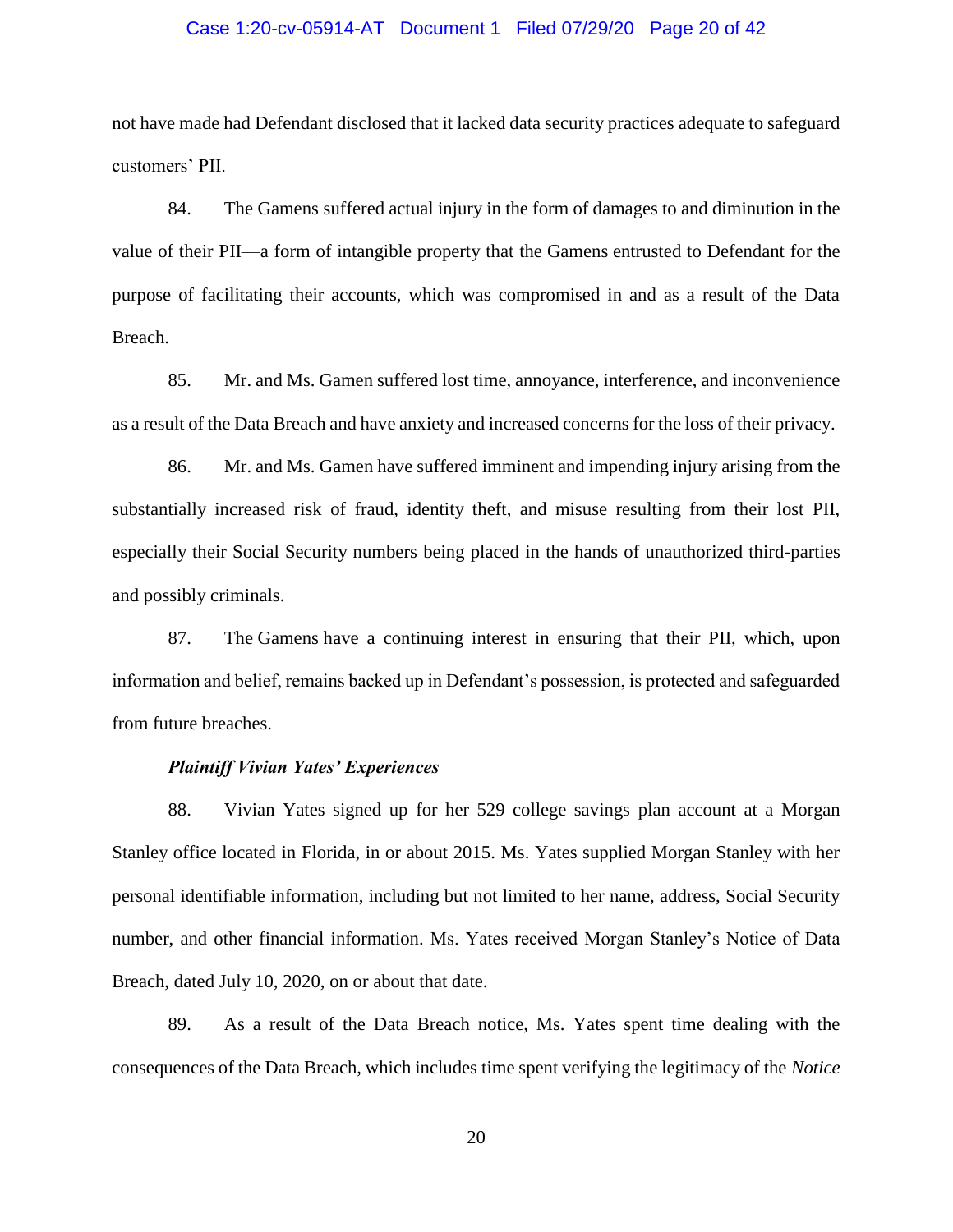#### Case 1:20-cv-05914-AT Document 1 Filed 07/29/20 Page 21 of 42

*of Data Breach*, communicating with Morgan Stanley representatives on the toll-free number supplied in the notice, exploring credit monitoring and identity theft insurance options, and selfmonitoring her accounts. This time has been lost forever and cannot be recaptured.

90. Ms. Yates is very careful about sharing her PII, and has never knowingly transmitted unencrypted PII over the internet or any other unsecured source.

91. Ms. Yates stores any and all documents containing her PII in a safe and secure digital location, and destroys any documents she receives in the mail that contain any of her PII, or that may contain any information that could otherwise be used to compromise her credit card accounts and identities. Moreover, she diligently chooses unique usernames and passwords for her various online accounts.

92. Ms. Yates suffered actual injury and damages in paying money to Defendant for facilitating her accounts before the Data Breach; expenditures which she would not have made had Defendant disclosed that it lacked data security practices adequate to safeguard customers' PII.

93. Ms. Yates suffered actual injury in the form of damages to and diminution in the value of her PII—a form of intangible property that she entrusted to Defendant for the purpose of facilitating her accounts, which was compromised in and as a result of the Data Breach.

94. Ms. Yates suffered lost time, annoyance, interference, and inconvenience as a result of the Data Breach and has anxiety and increased concerns for the loss of their privacy.

95. Ms. Yates has suffered imminent and impending injury arising from the substantially increased risk of fraud, identity theft, and misuse resulting from her lost PII, especially her Social Security number being placed in the hands of unauthorized third-parties and possibly criminals.

96. Ms. Yates has a continuing interest in ensuring that her PII, which, upon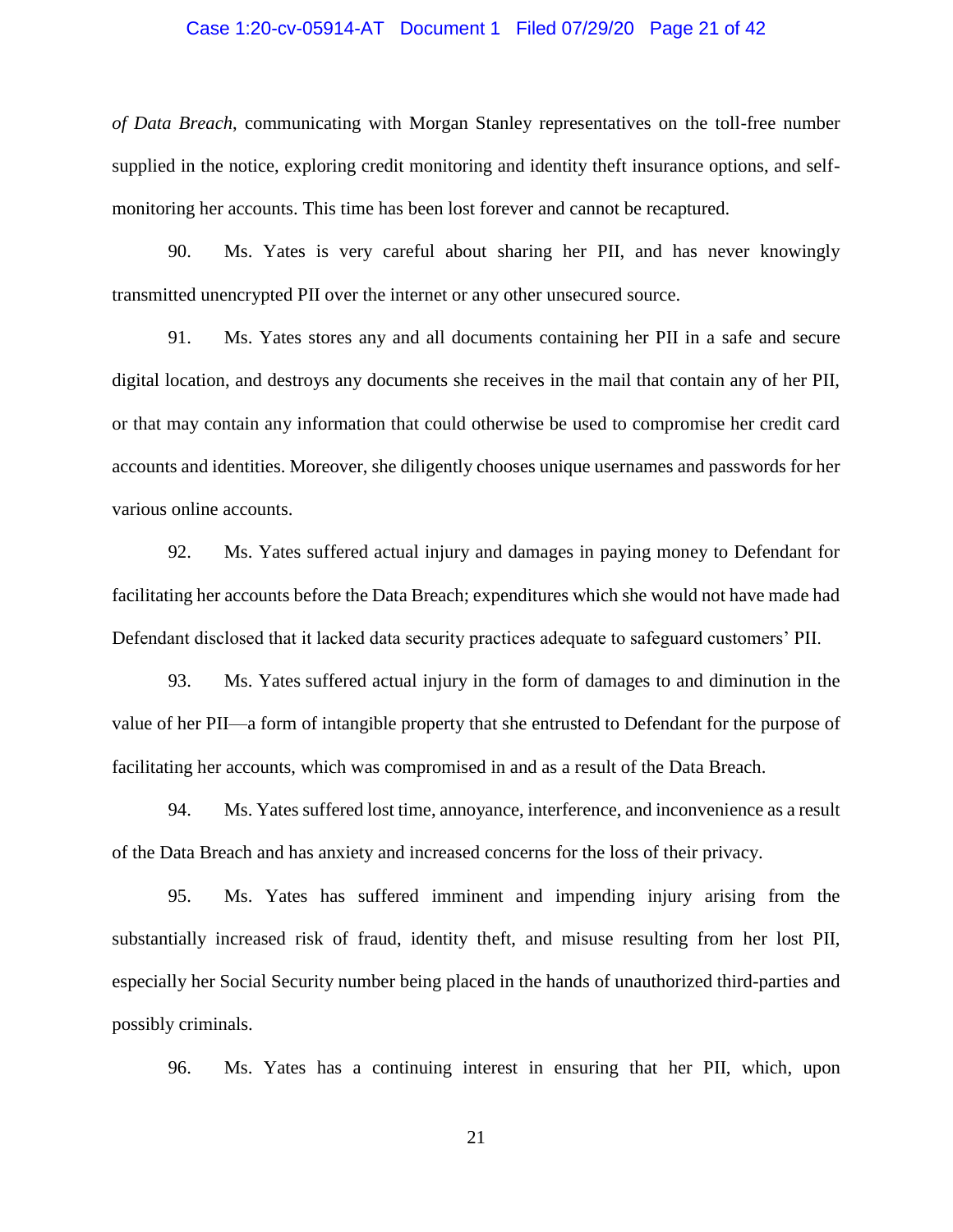#### Case 1:20-cv-05914-AT Document 1 Filed 07/29/20 Page 22 of 42

information and belief, remains backed up in Defendant's possession, is protected and safeguarded from future breaches.

### **V. CLASS ALLEGATIONS**

97. Plaintiffs bring this nationwide class action on behalf of themselves and on behalf of all others similarly situated pursuant to Rule 23(b)(2), 23(b)(3), and 23(c)(4) of the Federal Rules of Civil Procedure.

98. The Nationwide Class that Plaintiffs seek to represent is defined as follows:

All individuals whose PII was compromised in the data breach first announced by Morgan Stanley on or about July 9, 2020 (the "Nationwide Class").

99. The California Subclass is initially defined as follows:

All persons residing in California whose PII was compromised in the data breach first announced by Morgan Stanley on or about July 9, 2020 (the "California Subclass").

100. Excluded from the Class are the following individuals and/or entities: Defendant and Defendant's parents, subsidiaries, affiliates, officers and directors, current or former employees, and any entity in which Defendant has a controlling interest; all individuals who make a timely election to be excluded from this proceeding using the correct protocol for opting out; any and all federal, state or local governments, including but not limited to their departments, agencies, divisions, bureaus, boards, sections, groups, counsels and/or subdivisions; and all judges assigned to hear any aspect of this litigation, as well as their immediate family members.

101. Plaintiffs reserve the right to modify or amend the definition of the proposed classes before the Court determines whether certification is appropriate.

102. Numerosity, Fed R. Civ. P. 23(a)(1): The Nationwide Class and California Subclass (the "Classes") are so numerous that joinder of all members is impracticable. Defendant has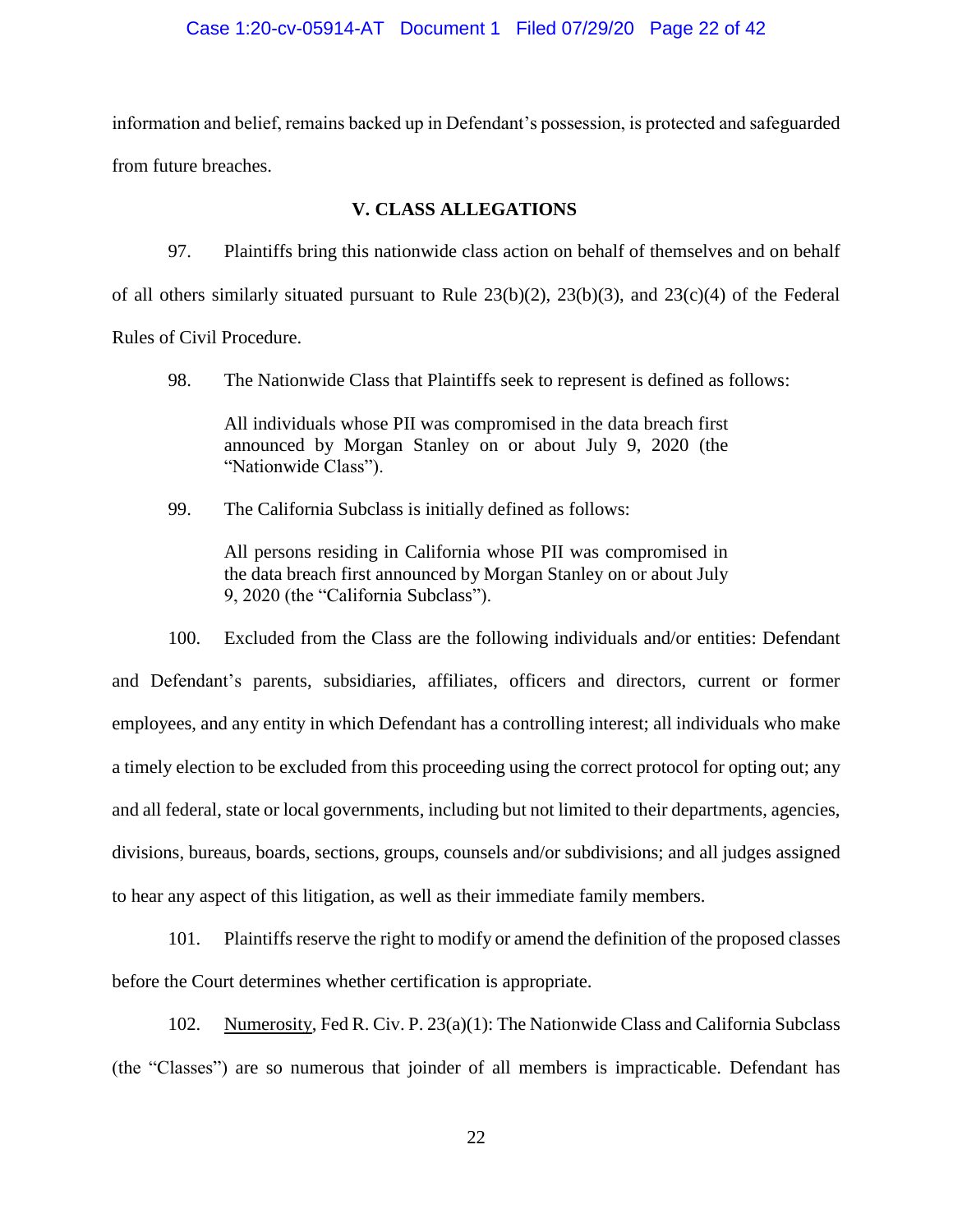#### Case 1:20-cv-05914-AT Document 1 Filed 07/29/20 Page 23 of 42

identified thousands of customers whose PII may have been improperly accessed in the Data Breach, and the Classes are apparently identifiable within Defendant's records.

103. Commonality, Fed. R. Civ. P. 23(a)(2) and (b)(3): Questions of law and fact common to the Classes exist and predominate over any questions affecting only individual Class Members. These include:

- a. Whether and to what extent Defendant had a duty to protect the PII of Plaintiffs and Class Members;
- b. Whether Defendant had respective duties not to disclose the PII of Plaintiffs and Class Members to unauthorized third parties;
- c. Whether Defendant had respective duties not to use the PII of Plaintiffs and Class Members for non-business purposes;
- d. Whether Defendant failed to adequately safeguard the PII of Plaintiffs and Class Members;
- e. Whether and when Defendant actually learned of the Data Breach;
- f. Whether Defendant adequately, promptly, and accurately informed Plaintiffs and Class Members that their PII had been compromised;
- g. Whether Defendant violated the law by failing to promptly notify Plaintiffs and Class Members that their PII had been compromised;
- h. Whether Defendant failed to implement and maintain reasonable security procedures and practices appropriate to the nature and scope of the information compromised in the Data Breach;
- i. Whether Defendant adequately addressed and fixed the vulnerabilities which permitted the Data Breach to occur;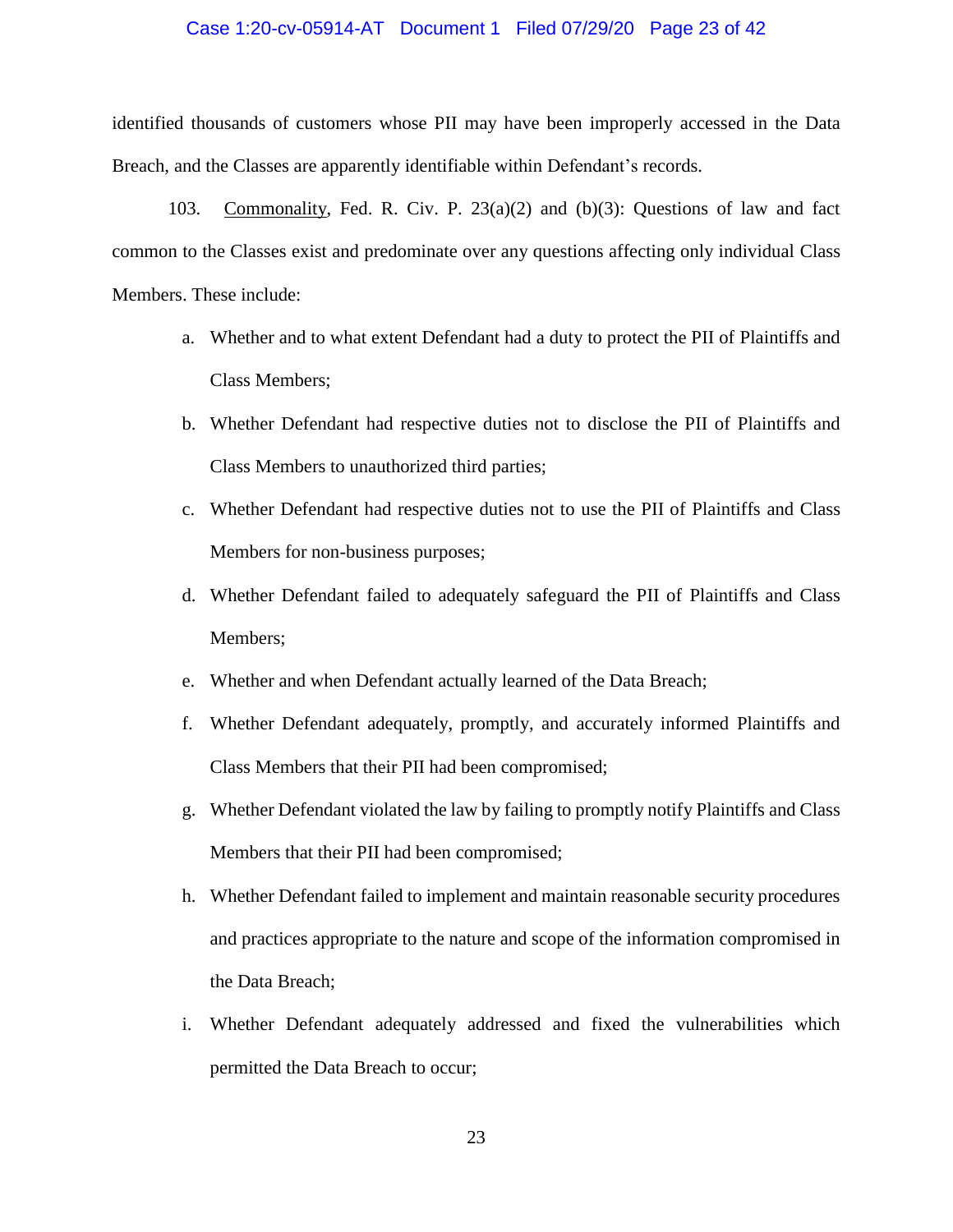- j. Whether Defendant engaged in unfair, unlawful, or deceptive practices by failing to safeguard the PII of Plaintiffs and Class Members;
- k. Whether Plaintiffs and Class Members are entitled to actual, damages, statutory damages, and/or punitive damages as a result of Defendant's wrongful conduct;
- l. Whether Plaintiffs and Class Members are entitled to restitution as a result of Defendant's wrongful conduct;
- m. Whether Plaintiffs and Class Members are entitled to injunctive relief to redress the imminent and currently ongoing harm faced as a result of the Data Breach; and,
- n. Whether Defendant violated the California Unfair Competition Law (Business & Professions Code § 17200, *et seq*.).

104. Typicality, Fed. R. Civ. P. 23(a)(3): Plaintiffs' claims are typical of those of other Class Members because all had their PII compromised as a result of the Data Breach, due to Defendant's misfeasance.

105. Policies Generally Applicable to the Class: This class action is also appropriate for certification because Defendant has acted or refused to act on grounds generally applicable to the Class, thereby requiring the Court's imposition of uniform relief to ensure compatible standards of conduct toward the Class Members, and making final injunctive relief appropriate with respect to the Class as a whole. Defendant's policies challenged herein apply to and affect Class Members uniformly and Plaintiffs' challenge of these policies hinges on Defendant's conduct with respect to the Class as a whole, not on facts or law applicable only to Plaintiffs.

106. Adequacy, Fed. R. Civ. P. 23(a)(4): Plaintiffs will fairly and adequately represent and protect the interests of the Class Members in that they have no disabling conflicts of interest that would be antagonistic to those of the other Members of the Class. Plaintiffs seek no relief that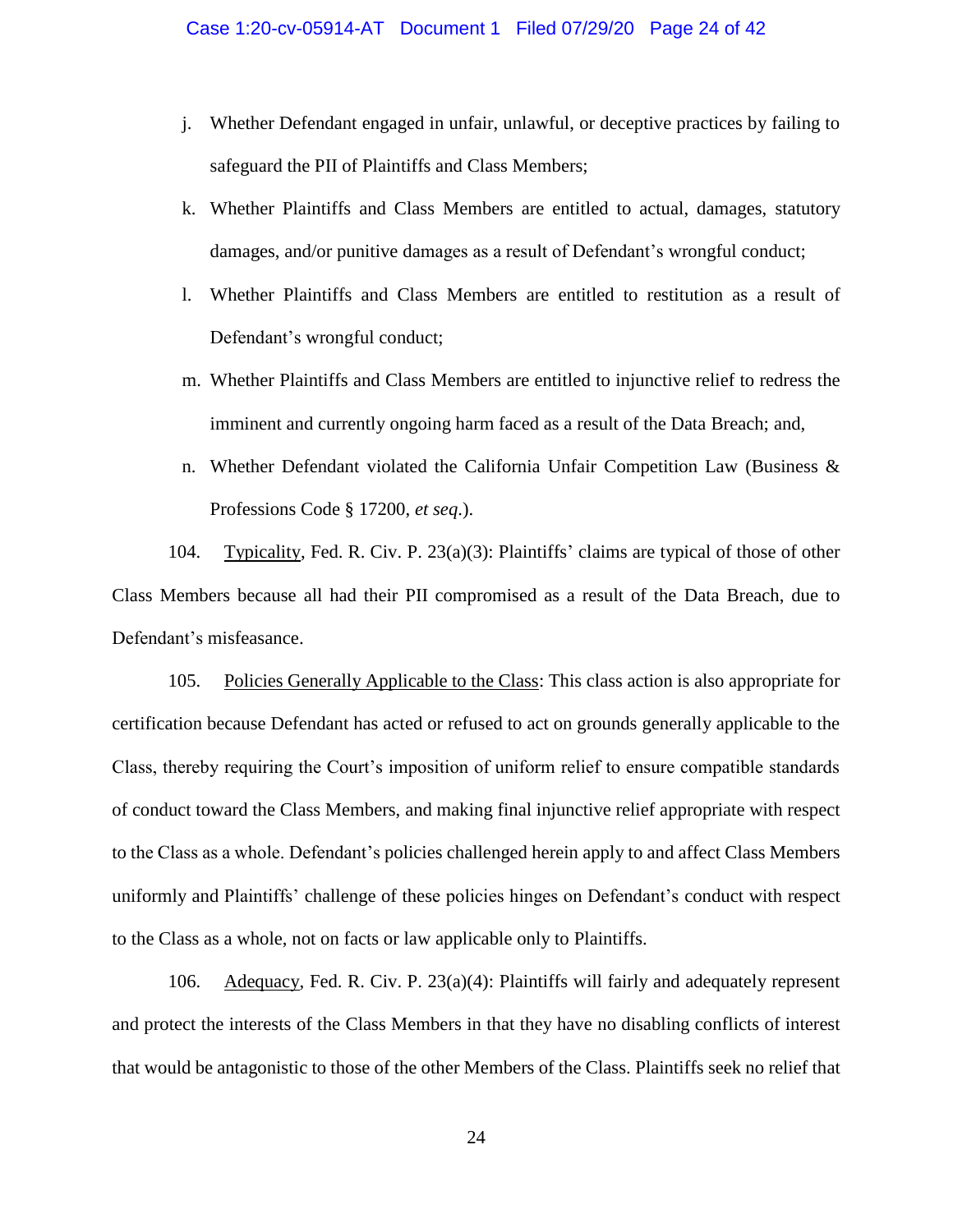#### Case 1:20-cv-05914-AT Document 1 Filed 07/29/20 Page 25 of 42

is antagonistic or adverse to the Members of the Class and the infringement of the rights and the damages they have suffered are typical of other Class Members. Plaintiffs have retained counsel experienced in complex consumer class action litigation, and Plaintiffs intend to prosecute this action vigorously.

107. Superiority and Manageability, Fed. R. Civ. P. 23(b)(3): The class litigation is an appropriate method for fair and efficient adjudication of the claims involved. Class action treatment is superior to all other available methods for the fair and efficient adjudication of the controversy alleged herein; it will permit a large number of Class Members to prosecute their common claims in a single forum simultaneously, efficiently, and without the unnecessary duplication of evidence, effort, and expense that hundreds of individual actions would require. Class action treatment will permit the adjudication of relatively modest claims by certain Class Members, who could not individually afford to litigate a complex claim against large corporations, like Defendant. Further, even for those Class Members who could afford to litigate such a claim, it would still be economically impractical and impose a burden on the courts.

108. The nature of this action and the nature of laws available to Plaintiffs and Class Members make the use of the class action device a particularly efficient and appropriate procedure to afford relief to Plaintiffs and Class Members for the wrongs alleged because Defendant would necessarily gain an unconscionable advantage since they would be able to exploit and overwhelm the limited resources of each individual Class Member with superior financial and legal resources; the costs of individual suits could unreasonably consume the amounts that would be recovered; proof of a common course of conduct to which Plaintiffs were exposed is representative of that experienced by the Class and will establish the right of each Class Member to recover on the cause of action alleged; and individual actions would create a risk of inconsistent results and would be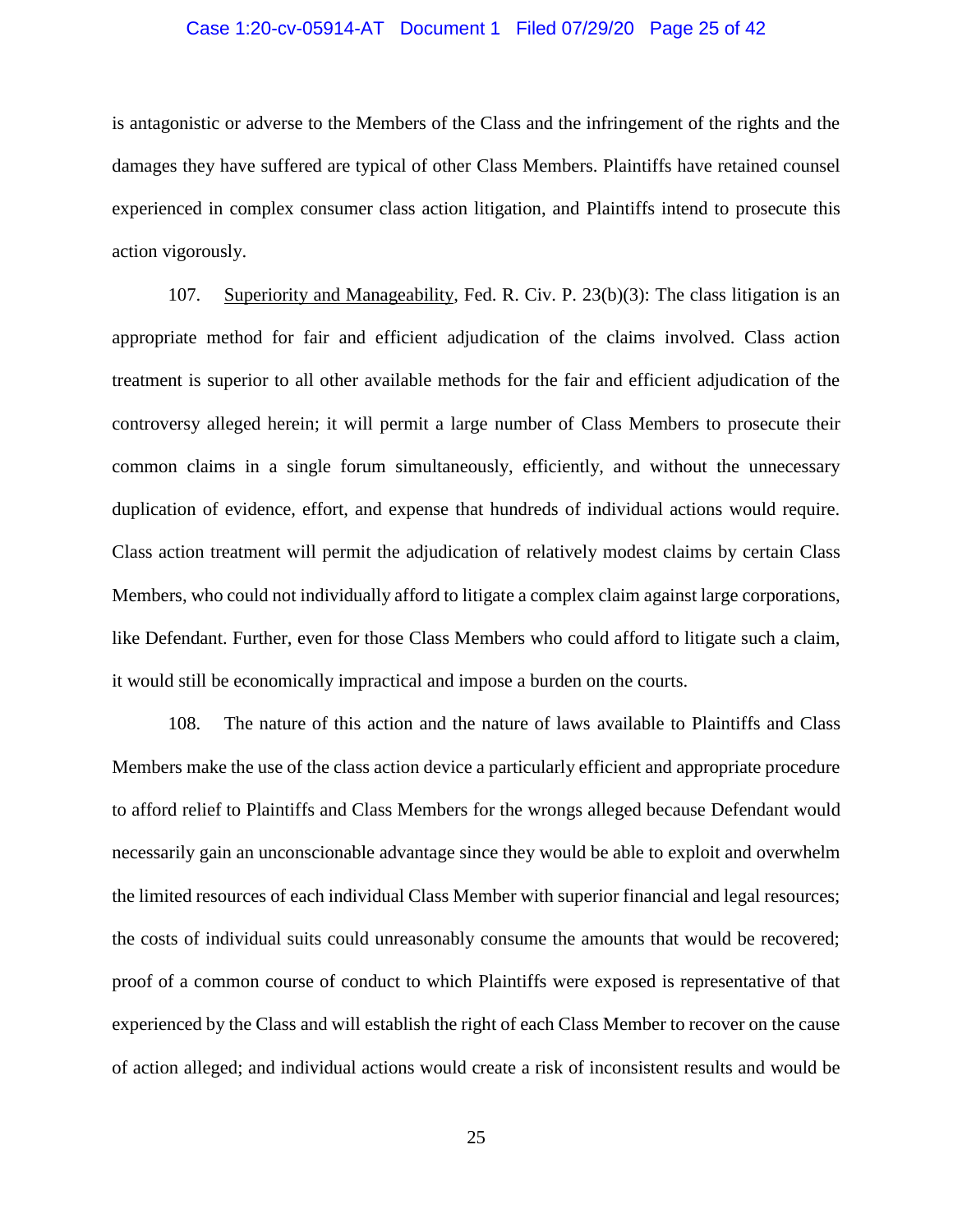#### Case 1:20-cv-05914-AT Document 1 Filed 07/29/20 Page 26 of 42

unnecessary and duplicative of this litigation.

109. The litigation of the claims brought herein is manageable. Defendant's uniform conduct, the consistent provisions of the relevant laws, and the ascertainable identities of Class Members demonstrates that there would be no significant manageability problems with prosecuting this lawsuit as a class action.

110. Adequate notice can be given to Class Members directly using information maintained in Defendant's records.

111. Unless a Class-wide injunction is issued, Defendant may continue in its failure to properly secure the PII of Class Members, Defendant may continue to refuse to provide proper notification to Class Members regarding the Data Breach, and Defendant may continue to act unlawfully as set forth in this Complaint.

112. Further, Defendant has acted or refused to act on grounds generally applicable to the Class and, accordingly, final injunctive or corresponding declaratory relief with regard to the Class Members as a whole is appropriate under Rule  $23(b)(2)$  of the Federal Rules of Civil Procedure.

113. Likewise, particular issues under Rule  $23(c)(4)$  are appropriate for certification because such claims present only particular, common issues, the resolution of which would advance the disposition of this matter and the parties' interests therein. Such particular issues include, but are not limited to:

- a. Whether Defendant owed a legal duty to Plaintiffs and Class Members to exercise due care in collecting, storing, using, and safeguarding their PII;
- b. Whether Defendant breached a legal duty to Plaintiffs and Class Members to exercise due care in collecting, storing, using, and safeguarding their PII;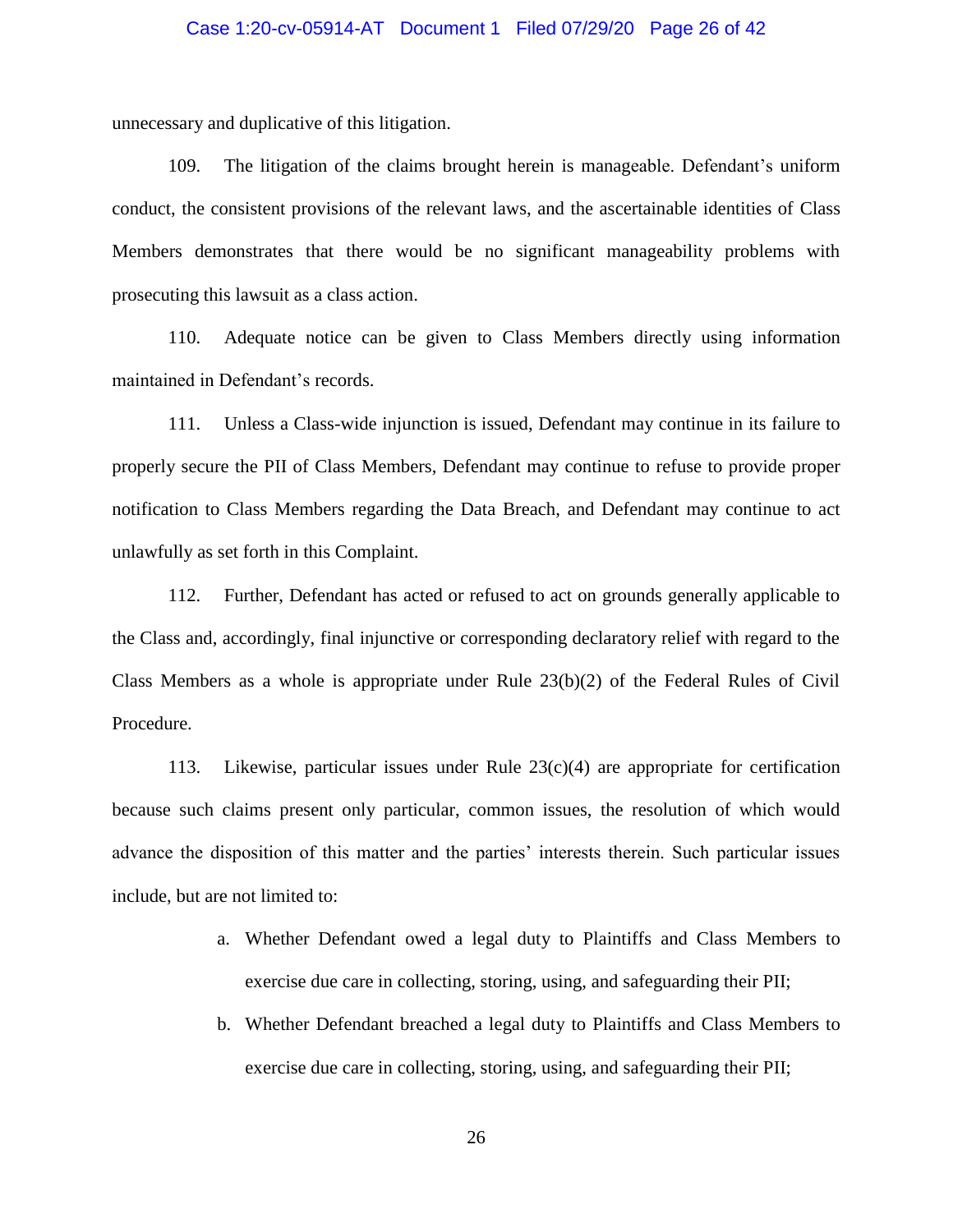- c. Whether Defendant failed to comply with its own policies and applicable laws, regulations, and industry standards relating to data security;
- d. Whether an implied contract existed between Defendant on the one hand, and Plaintiffs and Class Members on the other, and the terms of that implied contract;
- e. Whether Defendant breached the implied contract;
- f. Whether Defendant adequately, and accurately informed Plaintiffs and Class Members that their PII had been compromised;
- g. Whether Defendant failed to implement and maintain reasonable security procedures and practices appropriate to the nature and scope of the information compromised in the Data Breach;
- h. Whether Defendant engaged in unfair, unlawful, or deceptive practices by failing to safeguard the PII of Plaintiffs and Class Members; and,
- i. Whether Class Members are entitled to actual damages, statutory damages, injunctive relief, and/or punitive damages as a result of Defendant's wrongful conduct.

### **COUNT I Negligence (On Behalf of Plaintiffs and the Nationwide Class)**

114. Plaintiffs re-allege and incorporate by reference herein all of the allegations contained in paragraphs 1 through 113.

115. As a condition of their using the services of Defendant, customers were obligated to provide Defendant with certain PII, including their date of birth, mailing addresses, Social Security numbers, passport numbers and personal financial information.

116. Plaintiffs and the Class Members entrusted their PII to Defendant on the premise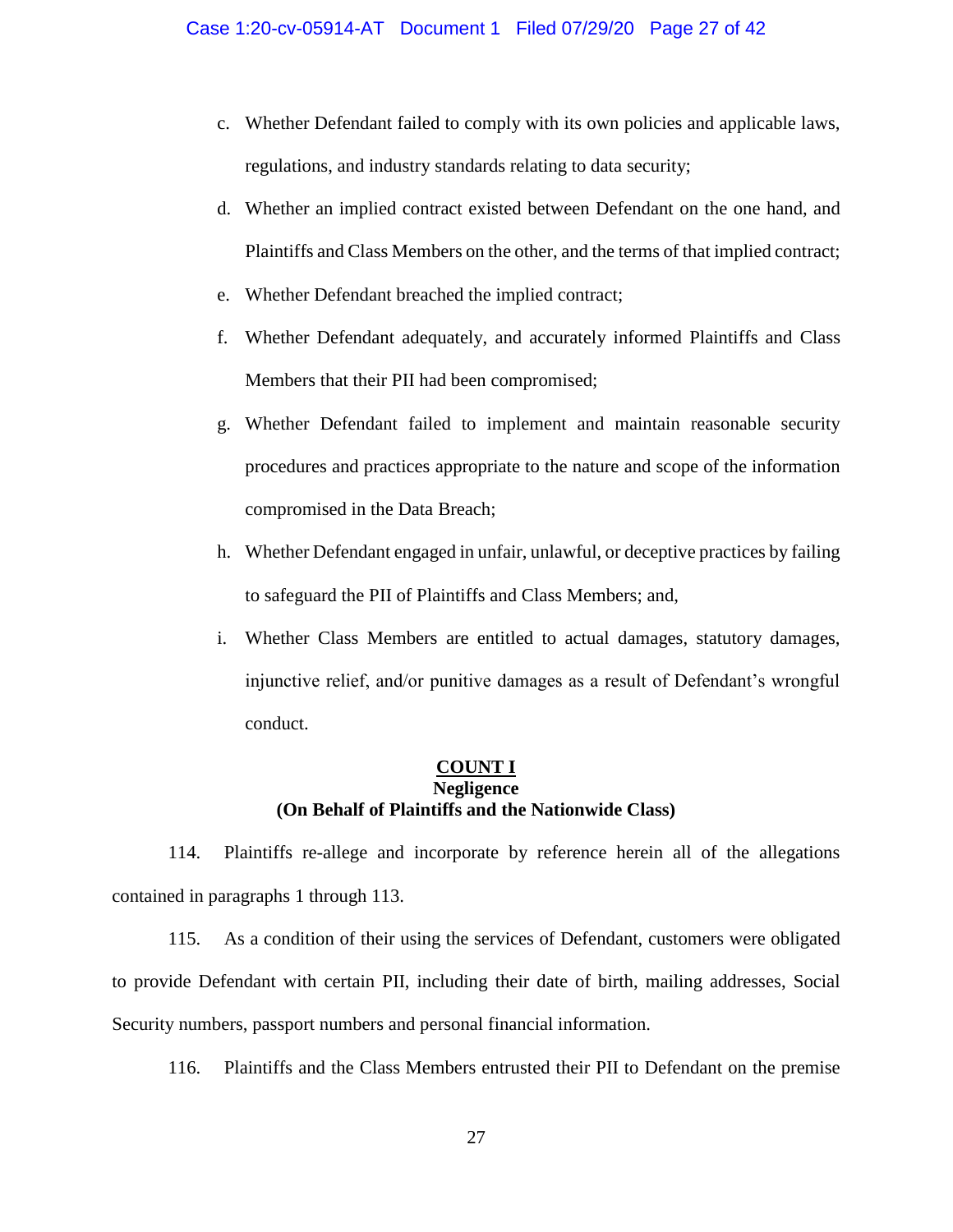#### Case 1:20-cv-05914-AT Document 1 Filed 07/29/20 Page 28 of 42

and with the understanding that Defendant would safeguard their information, use their PII for business purposes only, and/or not disclose their PII to unauthorized third parties.

117. Defendant has full knowledge of the sensitivity of the PII and the types of harm that Plaintiffs and Class Members could and would suffer if the PII were wrongfully disclosed.

118. Defendant knew or reasonably should have known that the failure to exercise due care in the collecting, storing, and using of their customers' PII involved an unreasonable risk of harm to Plaintiffs and Class Members, even if the harm occurred through the criminal acts of a third party.

119. Defendant had a duty to exercise reasonable care in safeguarding, securing, and protecting such information from being compromised, lost, stolen, misused, and/or disclosed to unauthorized parties. This duty includes, among other things, designing, maintaining, and testing Defendant's security protocols to ensure that Plaintiffs' and Class Members' information in Defendant's possession was adequately secured and protected.

120. Defendant also had a duty to have procedures in place to detect and prevent the improper access and misuse of Plaintiffs' and Class Members' PII.

121. A breach of security, unauthorized access, and resulting injury to Plaintiffs and the Class Members was reasonably foreseeable, particularly in light of Defendant's inadequate security practices and previous breach incidents involving Morgan Stanley customers' PII on stolen equipment.

122. Plaintiffs and the Class Members were the foreseeable and probable victims of any inadequate security practices and procedures. Defendant knew of should have known of the inherent risks in collecting and storing the PII of Plaintiffs and the Class, the critical importance of providing adequate security of that PII, and the necessity for encrypting PII stored on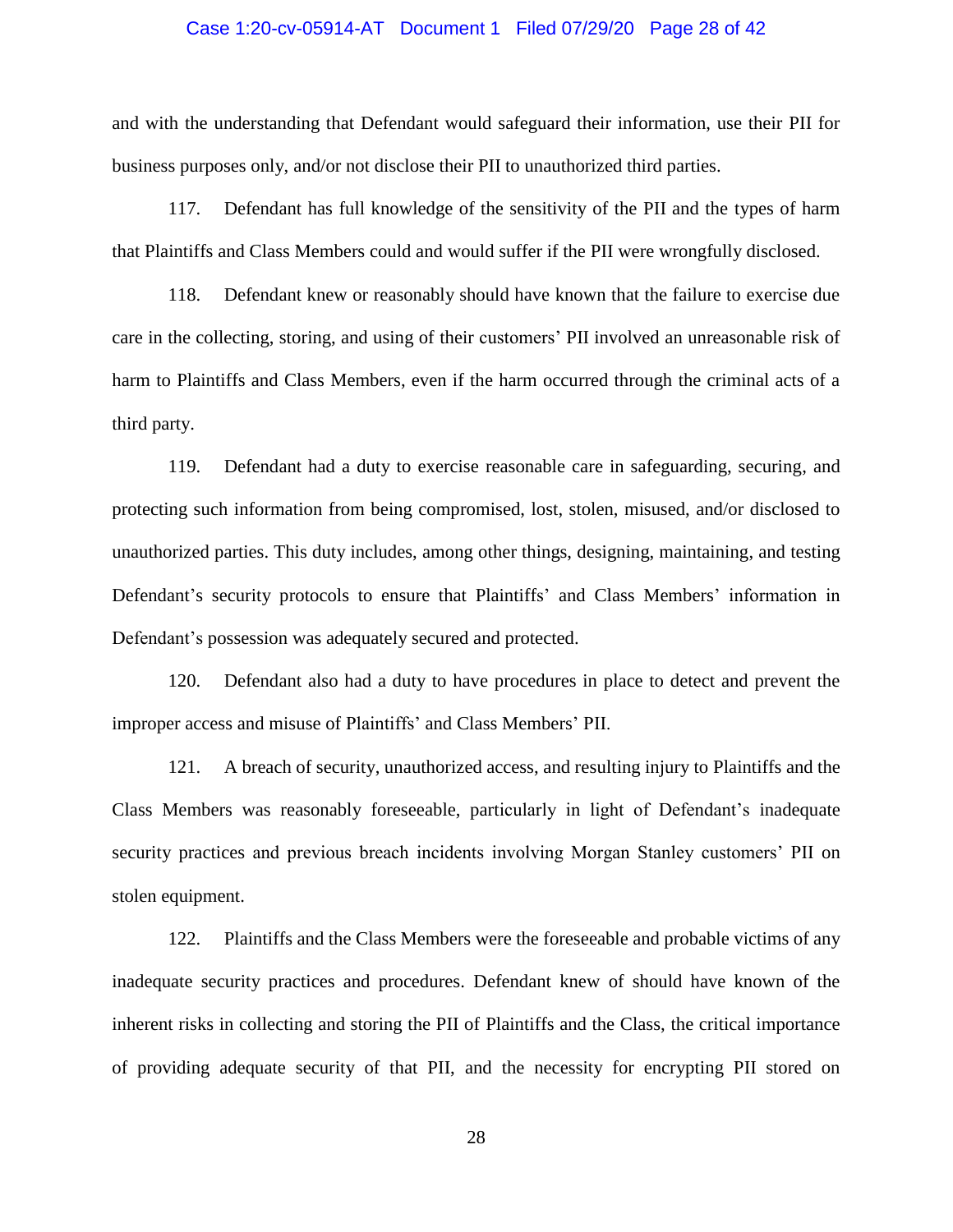#### Case 1:20-cv-05914-AT Document 1 Filed 07/29/20 Page 29 of 42

Defendant's systems.

123. Defendant's own conduct created a foreseeable risk of harm to Plaintiffs and Class Members. Defendant's misconduct included, but was not limited to, its failure to take the steps and opportunities to prevent the Data Breach as set forth herein. Defendant's misconduct also included its decisions not to comply with industry standards for the safekeeping of Plaintiffs' and Class Members' PII, including basic encryption techniques freely available to Defendant.

124. Plaintiffs and the Class Members had no ability to protect their PII that was in, and possibly remains in, Defendant's possession.

125. Defendant was in a position to protect against the harm suffered by Plaintiffs and Class Members as a result of the Data Breach.

126. Defendant had and continues to have a duty to adequately disclose that the PII of Plaintiffs and Class Members within Defendant's possession might have been compromised, how it was compromised, and precisely the types of data that were compromised and when. Such notice was necessary to allow Plaintiffs and the Class Members to take steps to prevent, mitigate, and repair any identity theft and the fraudulent use of their PII by third parties.

127. Defendant had a duty to employ proper procedures to prevent the unauthorized dissemination of the PII of Plaintiffs and Class Members.

128. Defendant has admitted that the PII of Plaintiffs and Class Members was wrongfully lost and disclosed to unauthorized third persons as a result of the Data Breach.

129. Defendant, through its actions and/or omissions, unlawfully breached its duties to Plaintiffs and Class Members by failing to implement industry protocols and exercise reasonable care in protecting and safeguarding the PII of Plaintiffs and Class Members during the time the PII was within Defendant's possession or control.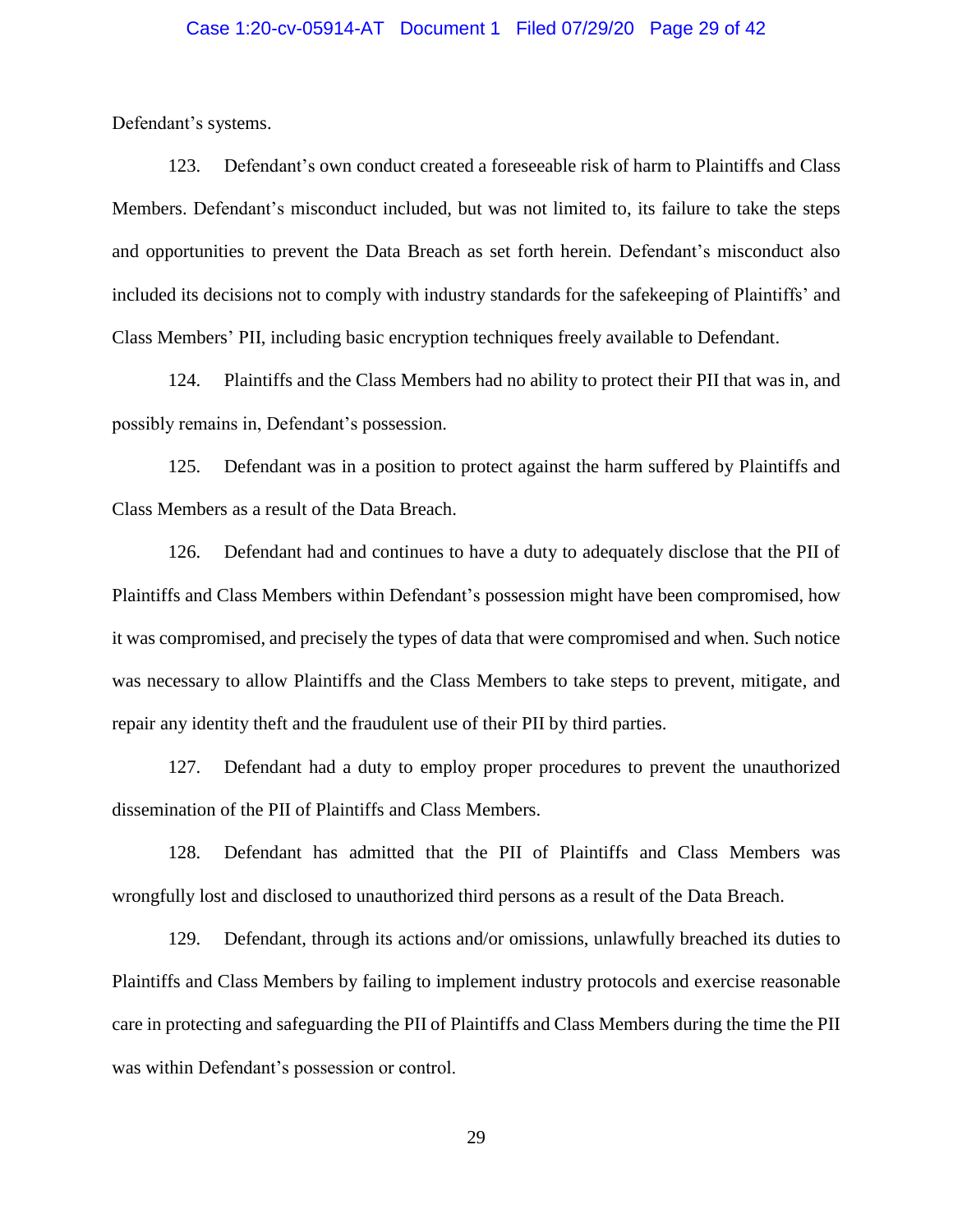#### Case 1:20-cv-05914-AT Document 1 Filed 07/29/20 Page 30 of 42

130. Defendant improperly and inadequately safeguarded the PII of Plaintiffs and Class Members in deviation of standard industry rules, regulations, and practices at the time of the Data Breach.

131. Defendant failed to heed industry warnings and alerts to provide adequate safeguards to protect customers' PII in the face of increased risk of theft.

132. Defendant, through its actions and/or omissions, unlawfully breached its duty to Plaintiffs and Class Members by failing to have appropriate procedures in place to detect and prevent dissemination of its customers' PII.

133. Defendant, through its actions and/or omissions, unlawfully breached its duty to adequately and timely disclose to Plaintiffs and Class Members the existence and scope of the Data Breach.

134. But for Defendant's wrongful and negligent breach of duties owed to Plaintiffs and Class Members, the PII of Plaintiffs and Class Members would not have been compromised.

135. There is a close causal connection between Defendant's failure to implement security measures to protect the PII of Plaintiffs and Class Members and the harm suffered or risk of imminent harm suffered by Plaintiffs and the Class. Plaintiffs' and Class Members' PII was lost and accessed as the proximate result of Defendant's failure to exercise reasonable care in safeguarding such PII by adopting, implementing, and maintaining appropriate security measures.

136. As a direct and proximate result of Defendant's negligence, Plaintiffs and Class Members have suffered and will suffer injury, including but not limited to: (i) actual identity theft; (ii) the loss of the opportunity of how their PII is used; (iii) the compromise, publication, and/or theft of their PII; (iv) out-of-pocket expenses associated with the prevention, detection, and recovery from identity theft, tax fraud, and/or unauthorized use of their PII; (v) lost opportunity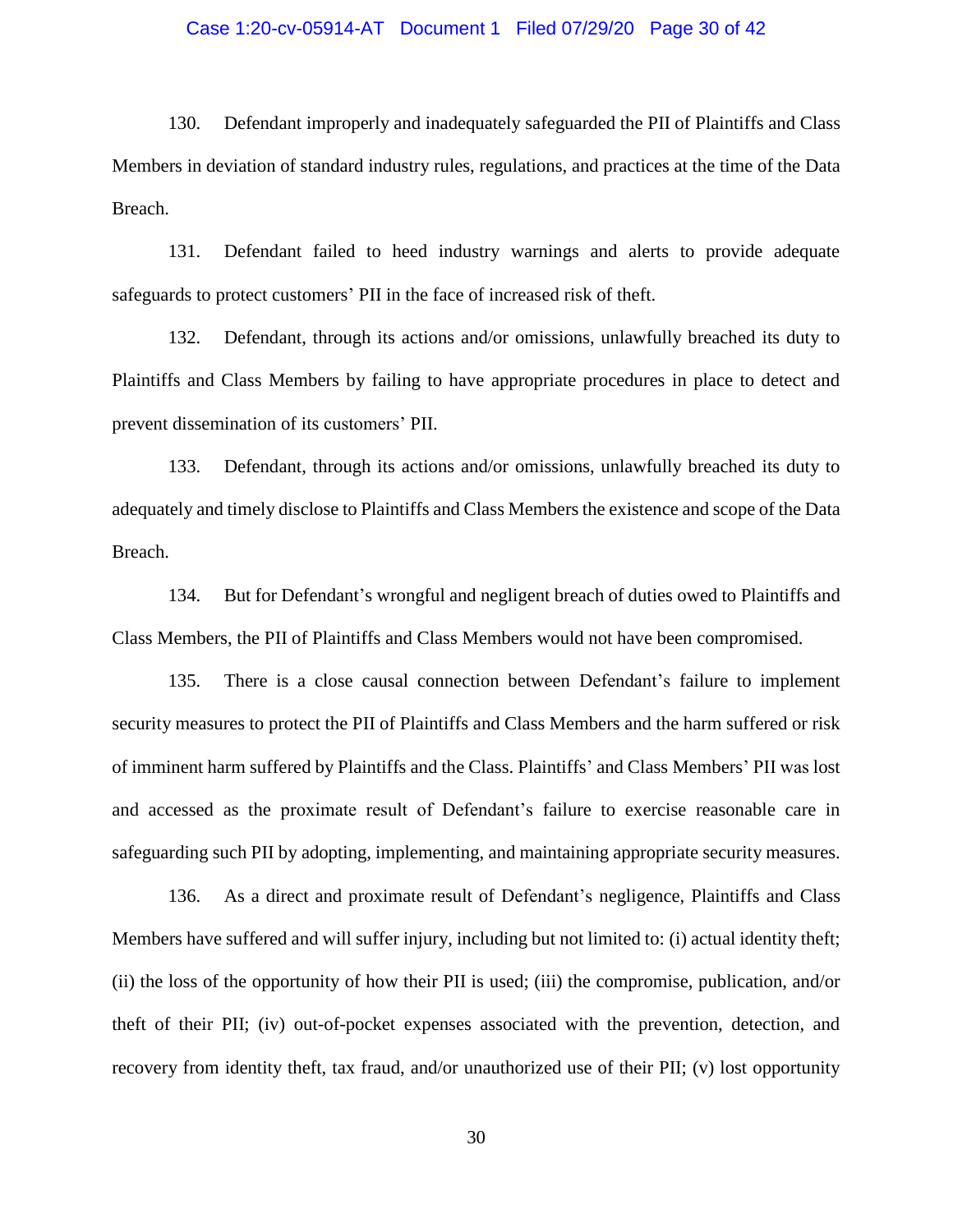#### Case 1:20-cv-05914-AT Document 1 Filed 07/29/20 Page 31 of 42

costs associated with effort expended and the loss of productivity addressing and attempting to mitigate the actual and future consequences of the Data Breach, including but not limited to efforts spent researching how to prevent, detect, contest, and recover from tax fraud and identity theft; (vi) costs associated with placing freezes on credit reports; (vii) the continued risk to their PII, which remain in Defendant's possession and is subject to further unauthorized disclosures so long as Defendant fails to undertake appropriate and adequate measures to protect the PII of customers in their continued possession; (viii) future costs in terms of time, effort, and money that will be expended to prevent, detect, contest, and repair the impact of the PII compromised as a result of the Data Breach for the remainder of the lives of Plaintiffs and Class Members; and (ix) the diminished value of Defendant's goods and services they received.

137. As a direct and proximate result of Defendant's negligence, Plaintiffs and Class Members have suffered and will continue to suffer other forms of injury and/or harm, including, but not limited to, anxiety, emotional distress, loss of privacy, and other economic and noneconomic losses.

### **COUNT II Invasion of Privacy (On Behalf of Plaintiffs and the Nationwide Class)**

138. Plaintiffs re-allege and incorporate by reference herein all of the allegations contained in paragraphs 1 through 113.

139. Plaintiffs and Class Members had a legitimate expectation of privacy to their PII and were entitled to the protection of this information against disclosure to unauthorized third parties.

140. Defendant owed a duty to its customers, including Plaintiffs and Class Members, to keep their PII contained as a part thereof, confidential.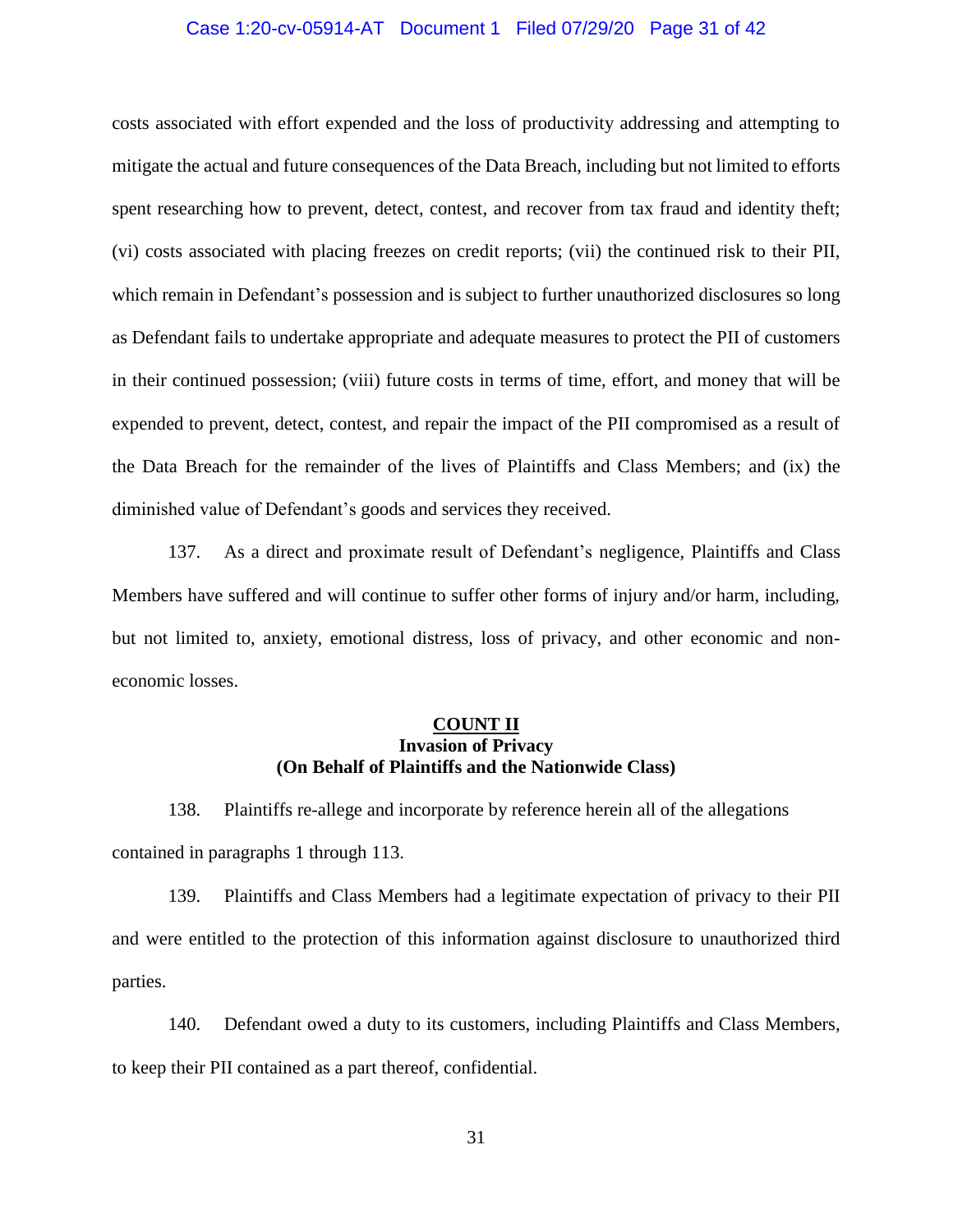#### Case 1:20-cv-05914-AT Document 1 Filed 07/29/20 Page 32 of 42

141. Defendant failed to protect and released to unknown and unauthorized third parties the PII of Plaintiffs and Class Members.

142. Defendant allowed unauthorized and unknown third parties access to and examination of the PII of Plaintiffs and Class Members, by way of Defendant's failure to protect the PII.

143. The unauthorized release to, custody of, and examination by unauthorized third parties of the PII of Plaintiffs and Class Members is highly offensive to a reasonable person.

144. The intrusion was into a place or thing, which was private and is entitled to be private. Plaintiffs and Class Members disclosed their PII to Defendant as part of its use of Defendant's services, but privately with an intention that the PII would be kept confidential and would be protected from unauthorized disclosure. Plaintiffs and Class Members were reasonable in their belief that such information would be kept private and would not be disclosed without their authorization.

145. The Data Breach at the hands of Defendant constitutes an intentional interference with Plaintiffs and Class Members' interest in solitude or seclusion, either as to their persons or as to their private affairs or concerns, of a kind that would be highly offensive to a reasonable person.

146. Defendant acted with a knowing state of mind when it permitted the Data Breach to occur because it was with actual knowledge that its information security practices were inadequate and insufficient.

147. Because Defendant acted with this knowing state of mind, it had notice and knew the inadequate and insufficient information security practices would cause injury and harm to Plaintiffs and Class Members.

148. As a proximate result of the above acts and omissions of Defendant, the PII of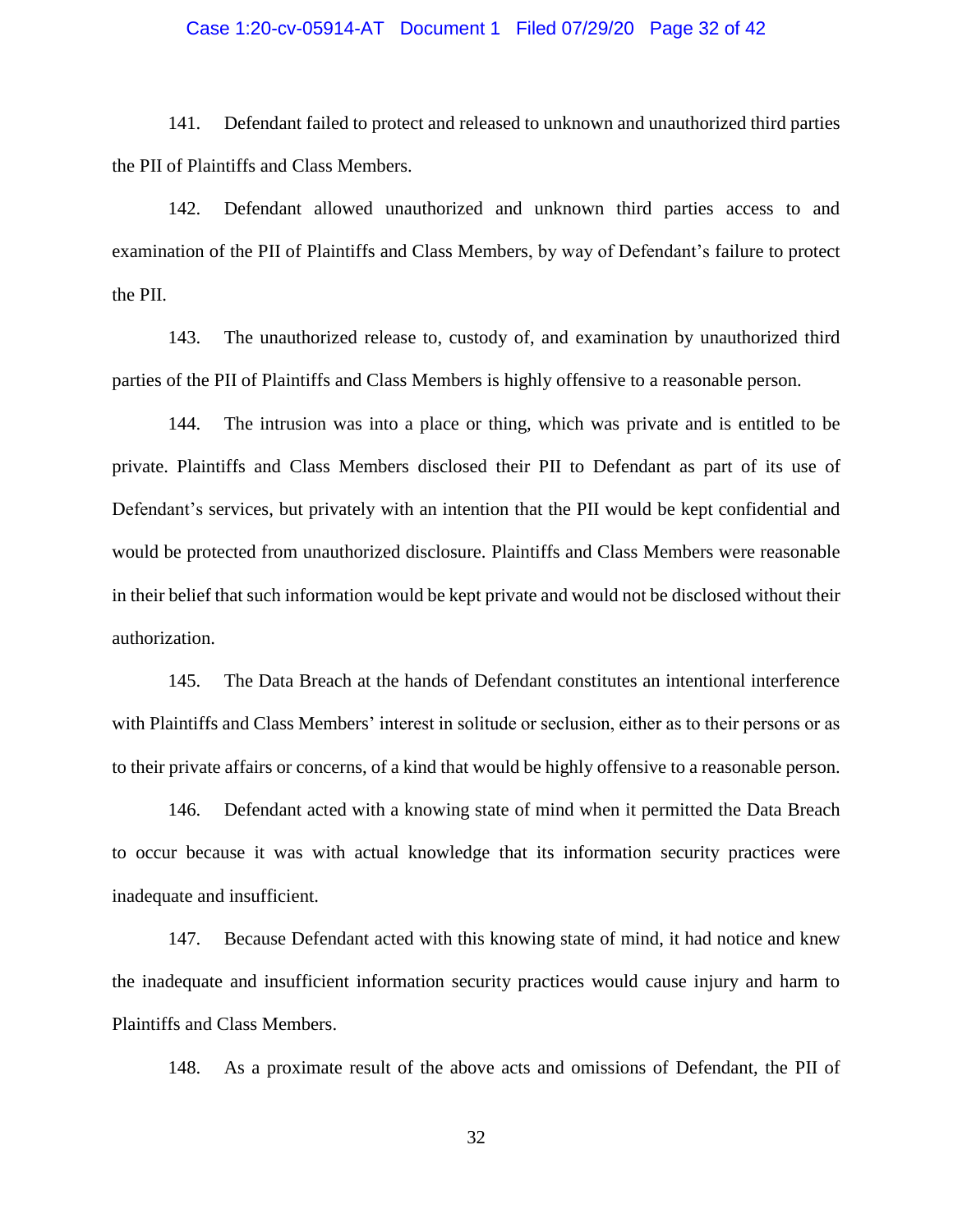#### Case 1:20-cv-05914-AT Document 1 Filed 07/29/20 Page 33 of 42

Plaintiffs and Class Members was disclosed to third parties without authorization, causing Plaintiffs and Class Members to suffer damages.

149. Unless and until enjoined, and restrained by order of this Court, Defendant's wrongful conduct will continue to cause great and irreparable injury to Plaintiffs and Class Members in that the PII maintained by Defendant can be viewed, distributed, and used by unauthorized persons for years to come. Plaintiffs and Class Members have no adequate remedy at law for the injuries in that a judgment for monetary damages will not end the invasion of privacy for Plaintiffs and the Class.

## **COUNT III Negligence Per Se (On Behalf of Plaintiffs and the Nationwide Class)**

150. Plaintiffs re-allege and incorporate by reference herein all of the allegations contained in paragraphs 1 through 113.

151. Section 5 of the FTC Act prohibits "unfair . . . practices in or affecting commerce," including, as interpreted and enforced by the FTC, the unfair act or practice by businesses, such as Defendant's, of failing to use reasonable measures to protect PII. The FTC publications and orders described above also form part of the basis of Defendant's duty in this regard.

152. Defendant violated Section 5 of the FTC Act by failing to use reasonable measures to protect PII and not complying with applicable industry standards. Defendant's conduct was particularly unreasonable given the nature and amount of PII it obtained and stored, and the foreseeable consequences of the Data Breach for companies of Defendant's magnitude, including, specifically, the immense damages that would result to Plaintiffs and Class Members due to the valuable nature of the PII at issue in this case—including social security numbers.

153. Defendant's violations of Section 5 of the FTC Act constitute negligence *per se*.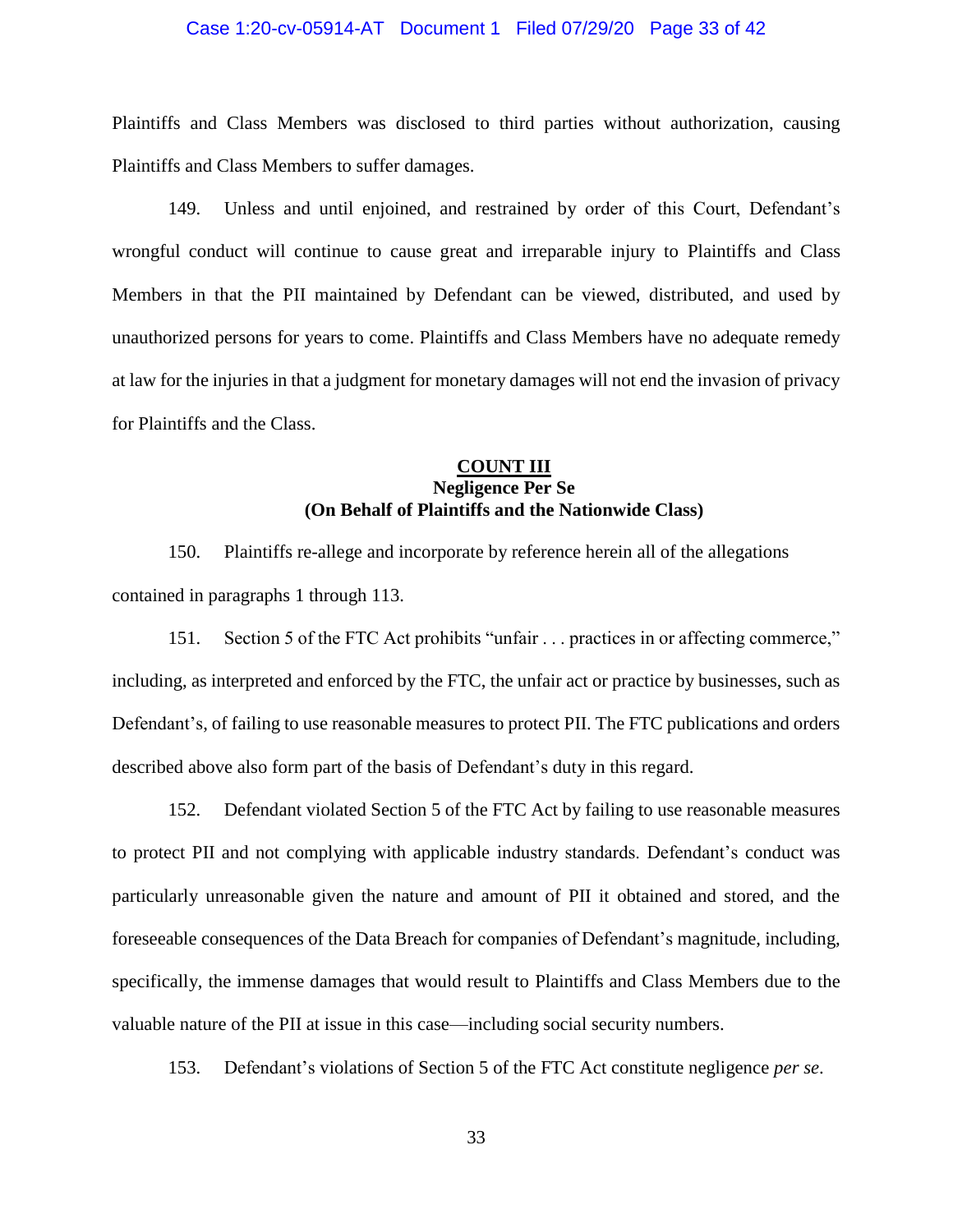#### Case 1:20-cv-05914-AT Document 1 Filed 07/29/20 Page 34 of 42

154. Plaintiffs and Class Members are within the class of persons that the FTC Act was intended to protect.

155. The harm that occurred as a result of the Data Breach is the type of harm the FTC Act was intended to guard against. The FTC has pursued enforcement actions against businesses, which, as a result of its failure to employ reasonable data security measures and avoid unfair and deceptive practices, caused the same harm as that suffered by Plaintiffs and the Class Members.

156. As a direct and proximate result of Defendant's negligence *per se*, Plaintiffs and Class Members have suffered and will suffer injury, including but not limited to: (i) actual identity theft; (ii) the loss of the opportunity how their PII is used; (iii) the compromise, publication, and/or theft of their PII; (iv) out-of-pocket expenses associated with the prevention, detection, and recovery from identity theft, tax fraud, and/or unauthorized use of their PII; (v) lost opportunity costs associated with effort expended and the loss of productivity addressing and attempting to mitigate the actual and future consequences of the Data Breach, including but not limited to efforts spent researching how to prevent, detect, contest, and recover from tax fraud and identity theft; (vi) costs associated with placing freezes on credit reports; (vii) the continued risk to their PII, which remain in Defendant's possession and is subject to further unauthorized disclosures so long as Defendant fails to undertake appropriate and adequate measures to protect the PII of customers and former customers in its continued possession; (viii) future costs in terms of time, effort, and money that will be expended to prevent, detect, contest, and repair the impact of the PII compromised as a result of the Data Breach for the remainder of the lives of Plaintiffs and Class Members; and (ix) the diminished value of Defendant's goods and services they received.

157. As a direct and proximate result of Defendant's negligence *per se*, Plaintiffs and Class Members have suffered and will continue to suffer other forms of injury and/or harm,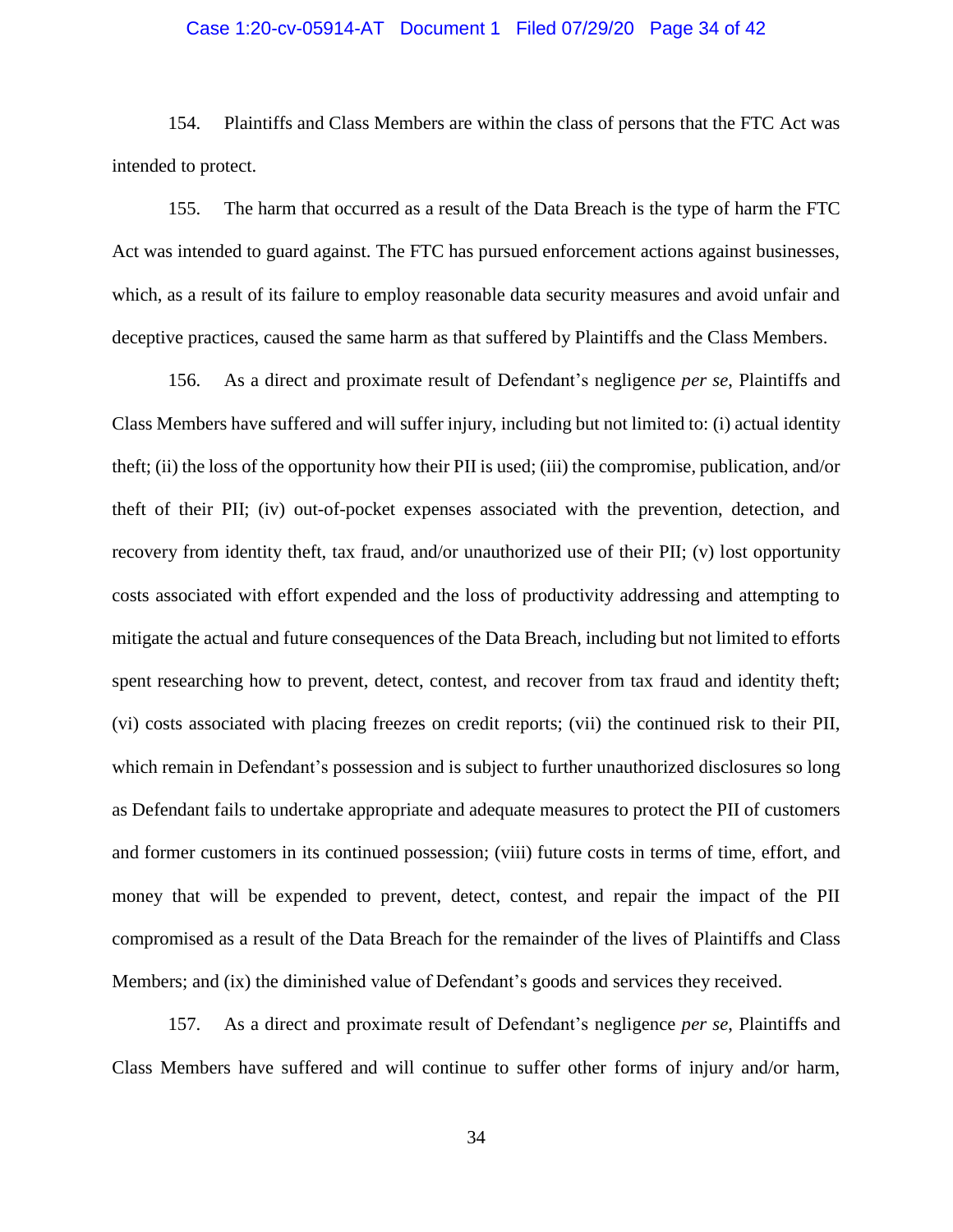#### Case 1:20-cv-05914-AT Document 1 Filed 07/29/20 Page 35 of 42

including, but not limited to, anxiety, emotional distress, loss of privacy, and other economic and non-economic losses

### **COUNT IV Unjust Enrichment (On Behalf of Plaintiffs and the Nationwide Class)**

158. Plaintiffs re-allege and incorporate by reference herein all of the allegations contained in paragraphs 1 through 113.

159. Plaintiffs and Class Members conferred a monetary benefit on Defendant. Specifically, they purchased goods and services from Defendant and provided Defendant with their PII. In exchange, Plaintiffs and Class Members should have received from Defendant the goods and services that were the subject of the transaction and should have been entitled to have Defendant protect their PII with adequate data security.

160. Defendant knew that Plaintiffs and Class Members conferred a benefit on Defendant and accepted and have accepted or retained that benefit. Defendant profited from the purchases and used the PII of Plaintiffs and Class Members for business purposes.

161. The amounts Plaintiffs and Class Members paid for Defendant's goods and services should have been used, in part, to pay for the administrative costs of data management and security, including the proper and safe disposal of Plaintiffs' and Class Members' PII.

162. Under the principles of equity and good conscience, Defendant should not be permitted to retain the money belonging to Plaintiffs and Class Members, because Defendant failed to implement the data management and security measures that are mandated by industry standards.

163. Defendant failed to secure the PII of Plaintiffs and Class Members and, therefore, did not provide full compensation for the benefit Plaintiffs and Class Members provided.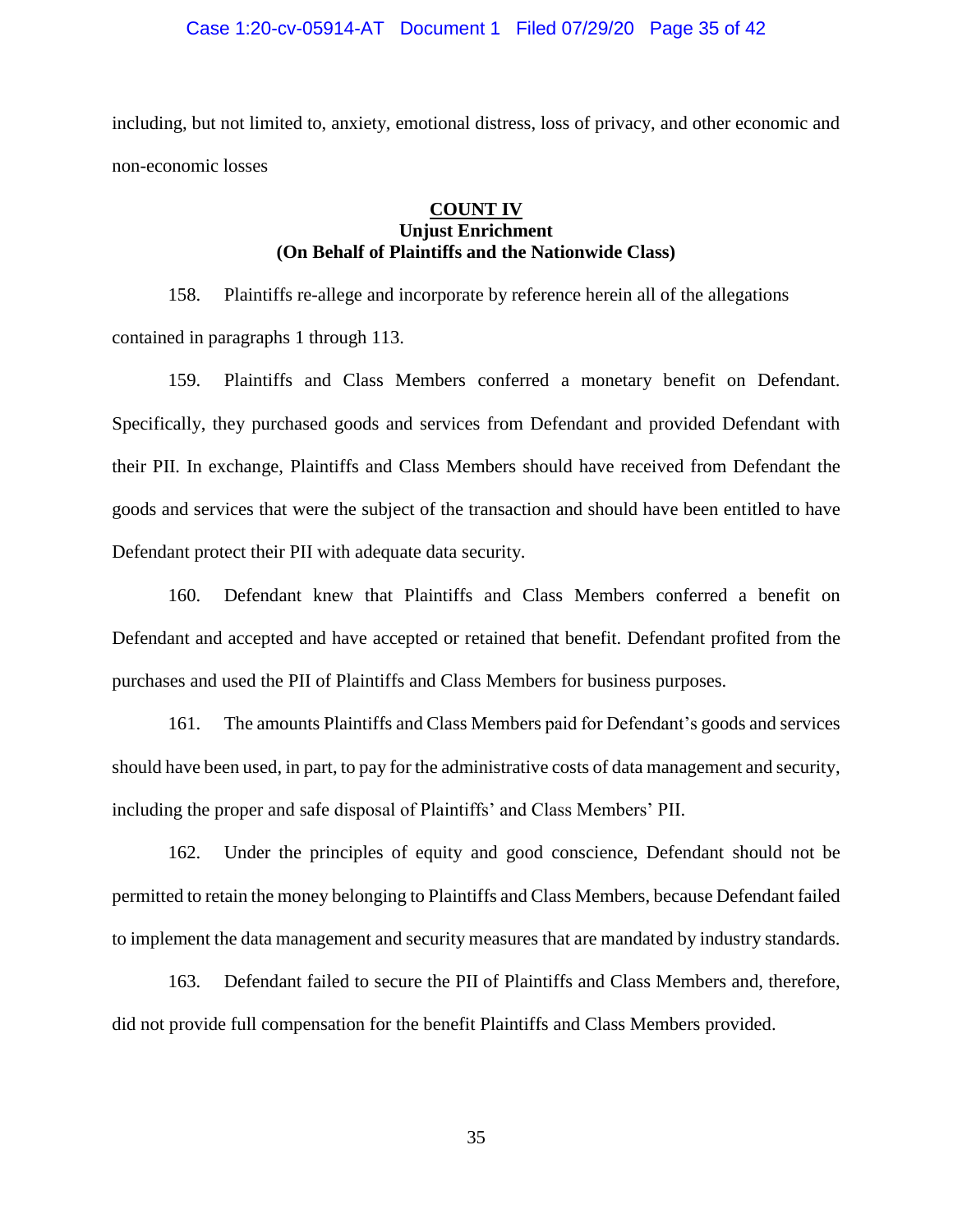#### Case 1:20-cv-05914-AT Document 1 Filed 07/29/20 Page 36 of 42

164. Defendant acquired the PII through inequitable means in that it failed to disclose the inadequate security practices previously alleged.

165. If Plaintiffs and Class Members knew that Defendant would not secure their PII using adequate security, they would not have made purchases or developed a financial relationship with Defendant.

166. Plaintiffs and Class Members have no adequate remedy at law.

167. As a direct and proximate result of Defendant's conduct, Plaintiffs and Class Members have suffered and will suffer injury, including but not limited to: (i) actual identity theft; (ii) the loss of the opportunity how their PII is used; (iii) the compromise, publication, and/or theft of their PII; (iv) out-of-pocket expenses associated with the prevention, detection, and recovery from identity theft, tax fraud, and/or unauthorized use of their PII; (v) lost opportunity costs associated with effort expended and the loss of productivity addressing and attempting to mitigate the actual and future consequences of the Data Breach, including but not limited to efforts spent researching how to prevent, detect, contest, and recover from tax fraud and identity theft; (vi) costs associated with placing freezes on credit reports; (vii) the continued risk to their PII, which remain in Defendant's possession and is subject to further unauthorized disclosures so long as Defendant fails to undertake appropriate and adequate measures to protect the PII of customers and former customers in its continued possession; (viii) future costs in terms of time, effort, and money that will be expended to prevent, detect, contest, and repair the impact of the PII compromised as a result of the Data Breach for the remainder of the lives of Plaintiffs and Class Members; and (ix) the diminished value of Defendant's goods and services they received.

168. As a direct and proximate result of Defendant's conduct, Plaintiffs and Class Members have suffered and will continue to suffer other forms of injury and/or harm, including,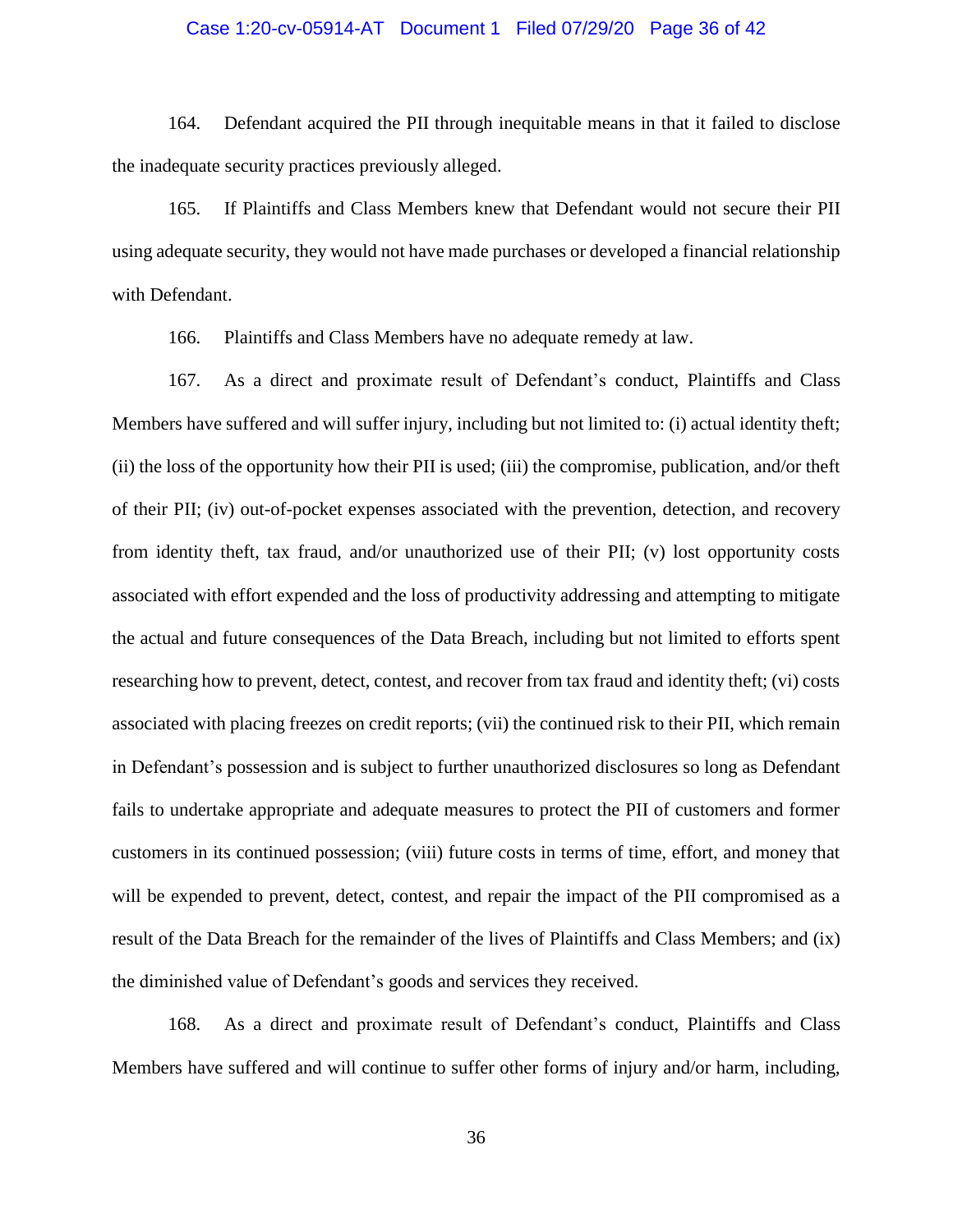#### Case 1:20-cv-05914-AT Document 1 Filed 07/29/20 Page 37 of 42

but not limited to, anxiety, emotional distress, loss of privacy, and other economic and noneconomic losses.

169. Defendant should be compelled to disgorge into a common fund or constructive trust, for the benefit of Plaintiffs and Class Members, proceeds that it unjustly received from Plaintiffs and Class Members. In the alternative, Defendant should be compelled to refund the amounts that Plaintiffs and Class Members overpaid for Defendant's goods and services.

#### **COUNT V**

## **Violation of the California Unfair Competition Law, Cal. Bus. & Prof. Code § 17200***, et seq***. – Unlawful Business Practices (On Behalf of the California Subclass)**

170. Plaintiffs re-allege and incorporate by reference herein all of the allegations contained in paragraphs 1 through 113.

171. Defendant has violated Cal. Bus. and Prof. Code § 17200, *et seq*., by engaging in unlawful, unfair or fraudulent business acts and practices and unfair, deceptive, untrue or misleading advertising that constitute acts of "unfair competition" as defined in Cal. Bus. Prof. Code § 17200 with respect to the services provided to the California Class.

172. Defendant engaged in unlawful acts and practices with respect to the services by establishing the sub-standard security practices and procedures described herein; by soliciting and collecting Plaintiffs' and California Subclass Members' PII with knowledge that the information would not be adequately protected; and by storing Plaintiffs' and California Subclass Members' PII in an unsecure environment in violation of California's data breach statute, Cal. Civ. Code § 1798.81.5, which requires Defendant to take reasonable methods of safeguarding the PII of Plaintiffs and the California Subclass Members.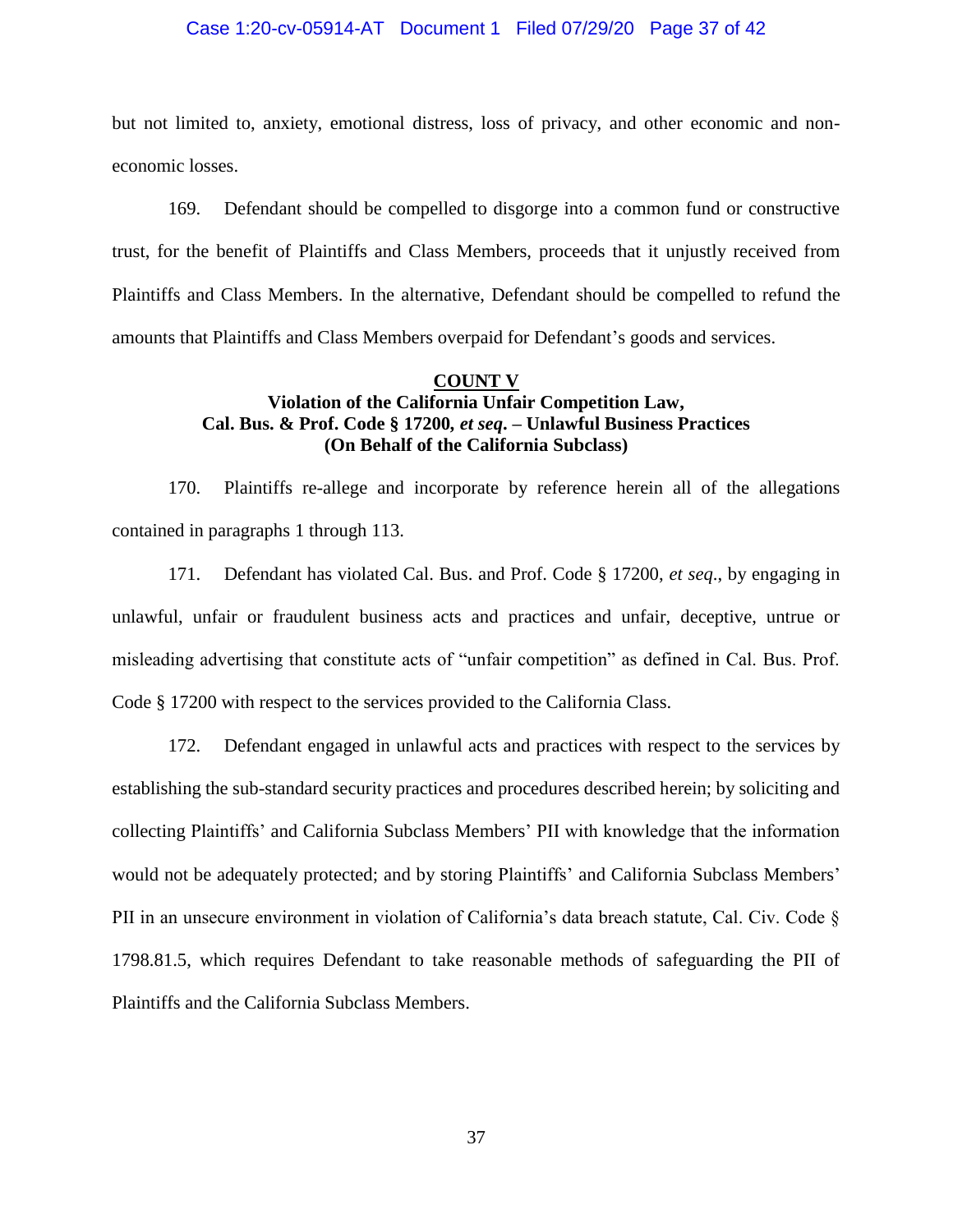#### Case 1:20-cv-05914-AT Document 1 Filed 07/29/20 Page 38 of 42

173. In addition, Defendant engaged in unlawful acts and practices by failing to disclose the Data Breach to California Subclass Members in a timely and accurate manner, contrary to the duties imposed by Cal. Civ. Code § 1798.82.

174. As a direct and proximate result of Defendant's unlawful practices and acts, Plaintiffs and the California Subclass Members were injured and lost money or property, including but not limited to the price received by Defendant for the services, the loss of California Subclass Members' legally protected interest in the confidentiality and privacy of their PII, nominal damages, and additional losses as described above.

175. Defendant knew or should have known that Defendant's computer systems and data security practices were inadequate to safeguard California Subclass Members' PII and that the risk of a data breach or theft was highly likely, especially given Defendant's inability to adhere to basic encryption standards and data disposal methodologies. Defendant's actions in engaging in the above-named unlawful practices and acts were negligent, knowing and willful, and/or wanton and reckless with respect to the rights of members of the California Subclass.

176. California Subclass Members seek relief under Cal. Bus. & Prof. Code § 17200, *et seq.*, including, but not limited to, restitution to Plaintiffs and California Subclass Members of money or property that Defendant may have acquired by means of Defendant's unlawful, and unfair business practices, restitutionary disgorgement of all profits accruing to Defendant because of Defendant's unlawful and unfair business practices, declaratory relief, attorneys' fees and costs (pursuant to Cal. Code Civ. Proc. § 1021.5), and injunctive or other equitable relief.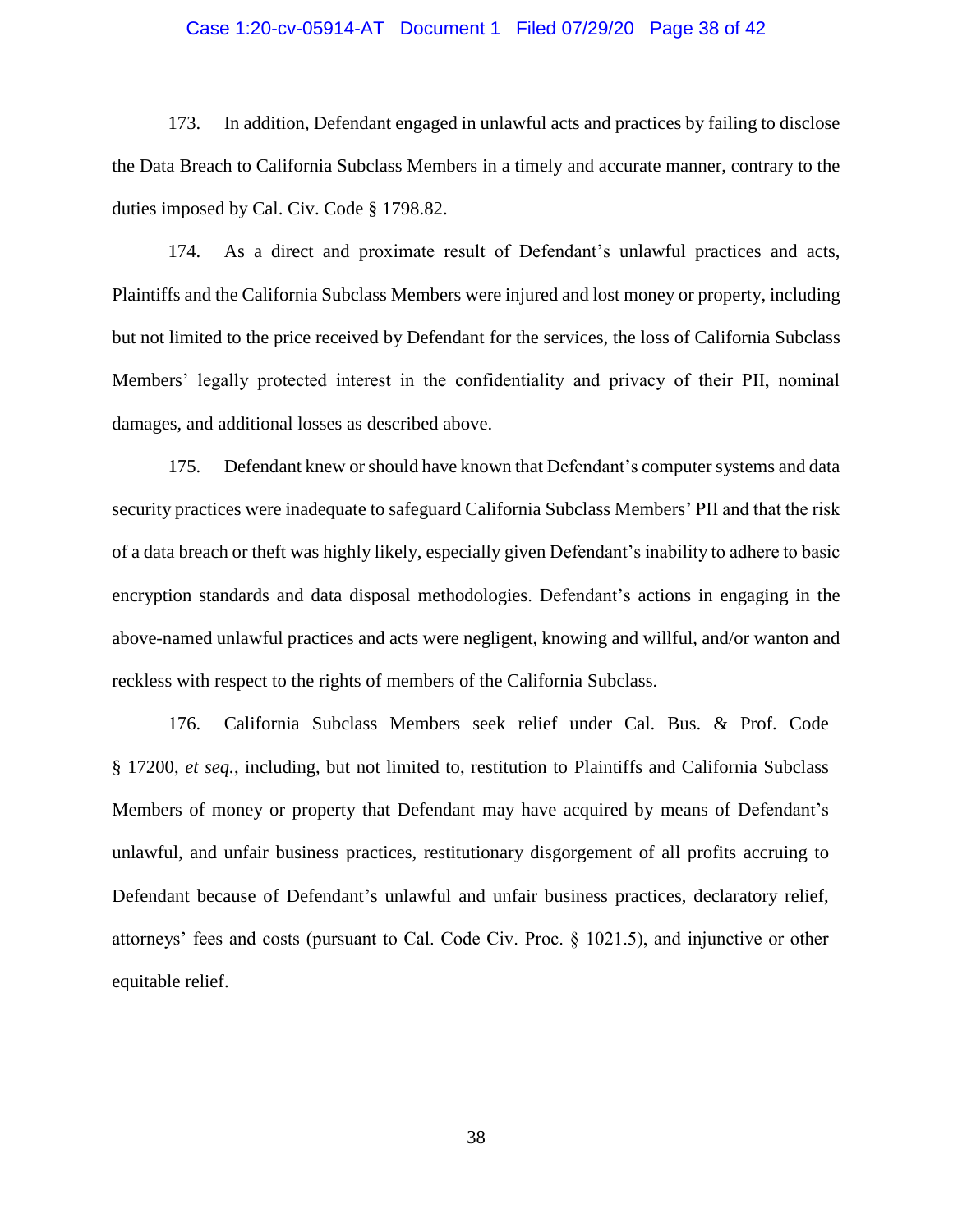### **COUNT VI Violation of California's Unfair Competition Law, Cal. Bus. & Prof. Code § 17200,** *et seq***. – Unfair Business Practices (On Behalf of the California Subclass)**

177. Plaintiffs re-allege and incorporate by reference herein all of the allegations contained in paragraphs 1 through 113.

178. Defendant engaged in unfair acts and practices with respect to the services by establishing the sub-standard security practices and procedures described herein; by soliciting and collecting Plaintiffs' and California Subclass Members' PII with knowledge that the information would not be adequately protected; by storing Plaintiffs' and California Subclass Members' PII in an unsecure electronic environment; and by failing to properly dispose of equipment containing sensitive PII. These unfair acts and practices were immoral, unethical, oppressive, unscrupulous, unconscionable, and/or substantially injurious to Plaintiffs and California Subclass Members. They were likely to deceive the public into believing their PII was securely stored, when it was not. The harm these practices caused to Plaintiffs and the California Subclass Members outweighed their utility, if any.

179. Defendant engaged in unfair acts and practices with respect to the provision of services by failing to take proper action following the Data Breach to enact adequate privacy and security measures and protect California Subclass Members' PII from further unauthorized disclosure, release, data breaches, and theft. These unfair acts and practices were immoral, unethical, oppressive, unscrupulous, unconscionable, and/or substantially injurious to Plaintiffs and California Subclass Members. They were likely to deceive the public into believing their PII was securely stored, when it was not. The harm these practices caused to Plaintiffs and the California Subclass Members outweighed their utility, if any.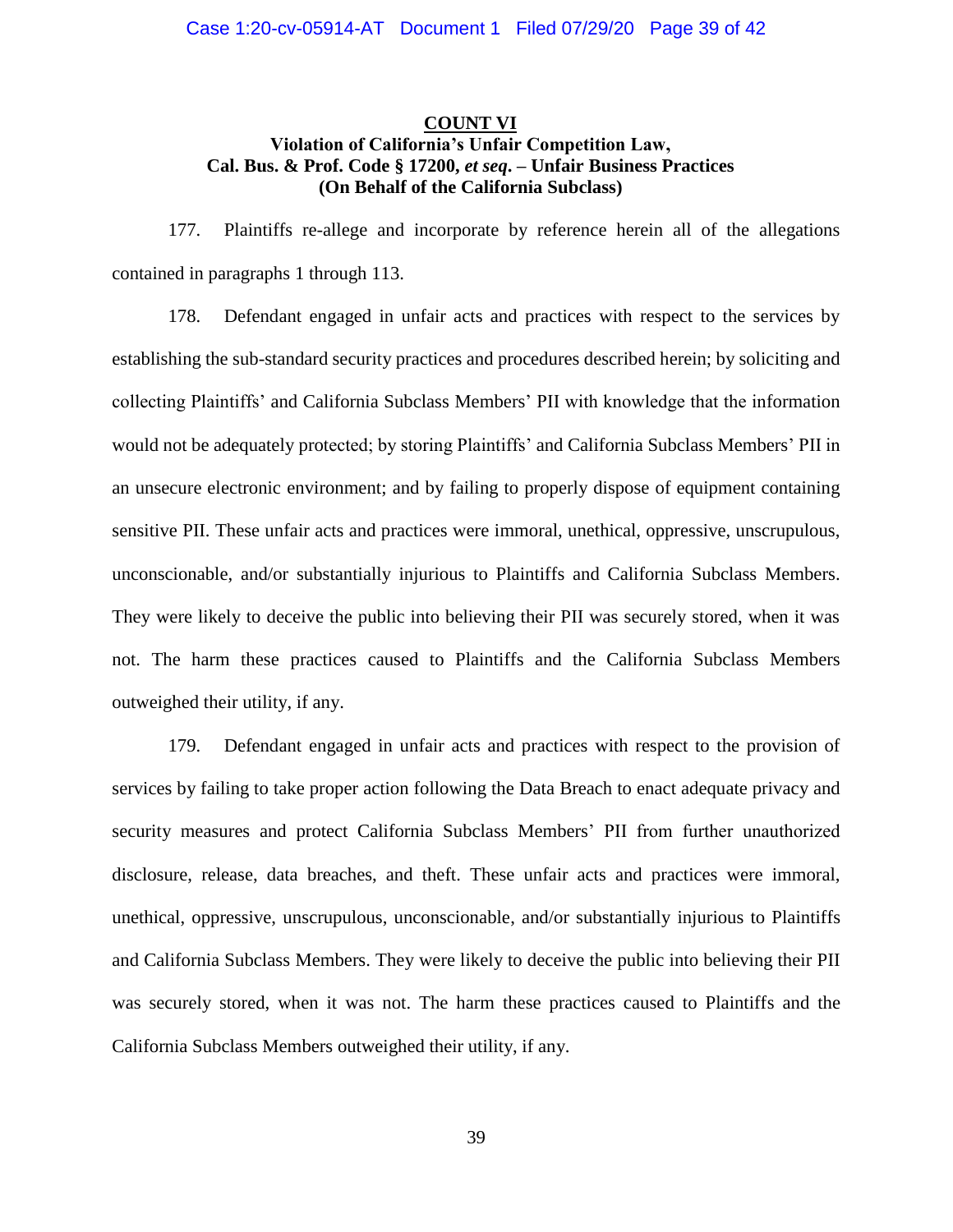#### Case 1:20-cv-05914-AT Document 1 Filed 07/29/20 Page 40 of 42

180. As a direct and proximate result of Defendant's acts of unfair practices, Plaintiffs and the California Subclass Members were injured and lost money or property, including but not limited to the price received by Defendant for the services, the loss of California Subclass Members' legally protected interest in the confidentiality and privacy of their PII, nominal damages, and additional losses as described above.

181. Defendant knew or should have known that Defendant's computer systems and data security practices were inadequate to safeguard California Subclass Members' PII and that the risk of a data breach or theft was highly likely, including Defendant's failure to properly encrypt and dispose of equipment containing sensitive PII. Defendant's actions in engaging in the abovenamed unlawful practices and acts were negligent, knowing and willful, and/or wanton and reckless with respect to the rights of members of the California Subclass.

182. California Subclass Members seek relief under Cal. Bus. & Prof. Code § 17200, *et seq*., including, but not limited to, restitution to Plaintiffs and California Subclass Members of money or property that the Defendant may have acquired by means of Defendant's unfair business practices, restitutionary disgorgement of all profits accruing to Defendant because of Defendant's unfair business practices, declaratory relief, attorneys' fees and costs (pursuant to Cal. Code Civ. Proc. § 1021.5), and injunctive or other equitable relief.

### **PRAYER FOR RELIEF**

**WHEREFORE**, Plaintiff, on behalf of himself and all Class Members, requests judgment against the Defendant and that the Court grant the following:

- A. For an Order certifying the Nationwide Class and California Subclass as defined herein, and appointing Plaintiffs and their Counsel to represent the Class;
- B. For equitable relief enjoining Defendant from engaging in the wrongful conduct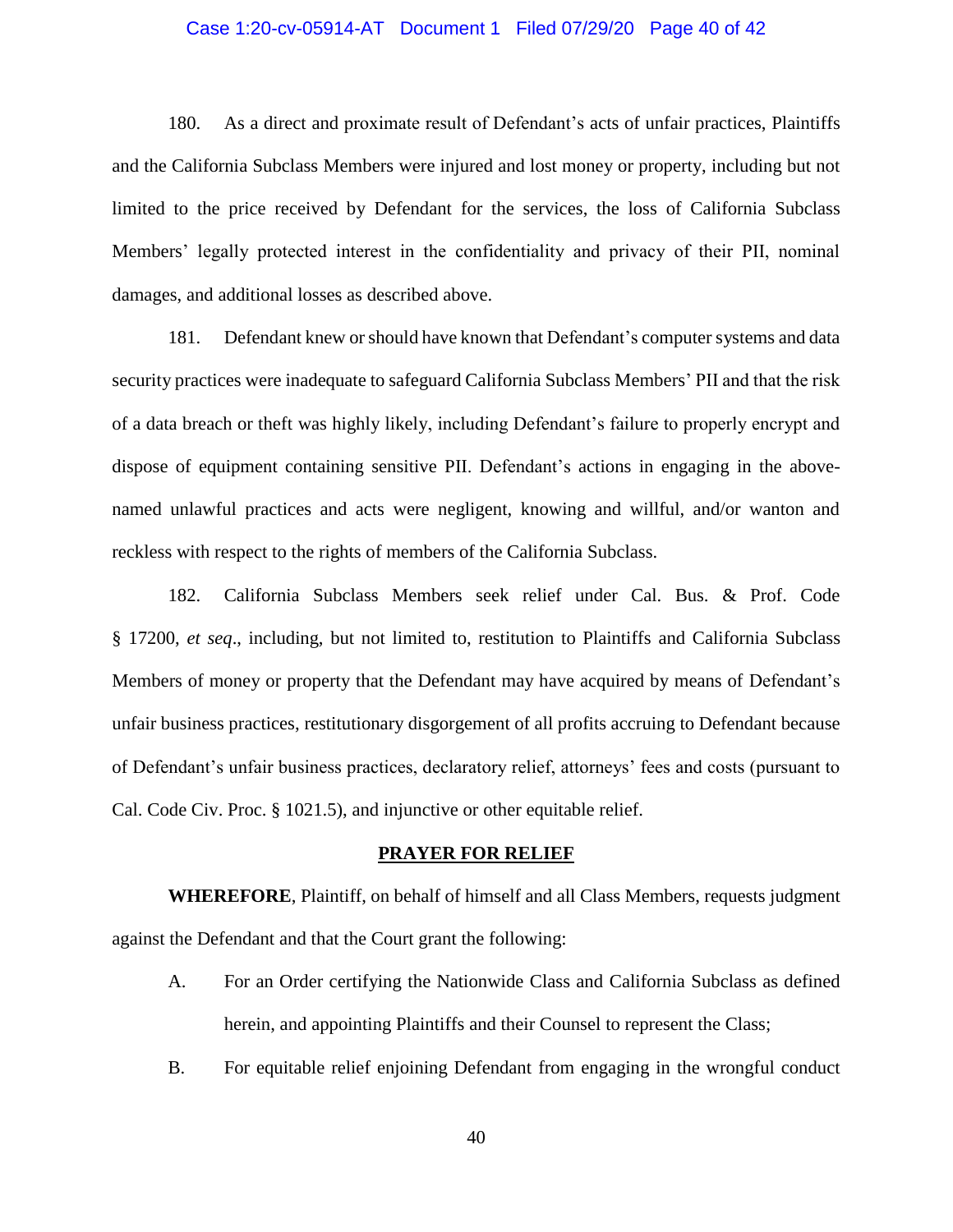complained of herein pertaining to the misuse and/or disclosure of Plaintiffs' and the Class Members' PII, and from refusing to issue prompt, complete, any accurate disclosures to the Plaintiffs and Class members;

- C. For equitable relief compelling Defendant to use appropriate cyber security methods and policies with respect to PII collection, storage, protection, and disposal, and to disclose with specificity to Plaintiffs and Class Members the type of PII compromised;
- D. For an award of damages, including actual, nominal, and consequential damages, as allowed by law in an amount to be determined;
- E. For an award of punitive damages;
- F. For an award of attorneys' fees, costs, and litigation expenses, as allowed by law;
- G. For prejudgment interest on all amounts awarded; and
- H. Such other and further relief as this Court may deem just and proper.

# **DEMAND FOR JURY TRIAL**

Plaintiffs hereby demand that this matter be tried before a jury.

Date: July 29, 2020 Respectfully Submitted,

/s/ *Amanda Peterson* AMANDA PETERSON (AP1797) **MORGAN & MORGAN** 90 Broad Street, Suite 1011 New York, NY 10004 (212) 564-4568 [apeterson@ForThePeople.com](mailto:apeterson@ForThePeople.com)

JOHN A. YANCHUNIS (*Pro Hac Vice application forthcoming*) RYAN J. MCGEE (*Pro Hac Vice application forthcoming*) **MORGAN & MORGAN** 201 N. Franklin Street, 7th Floor Tampa, Florida 33602